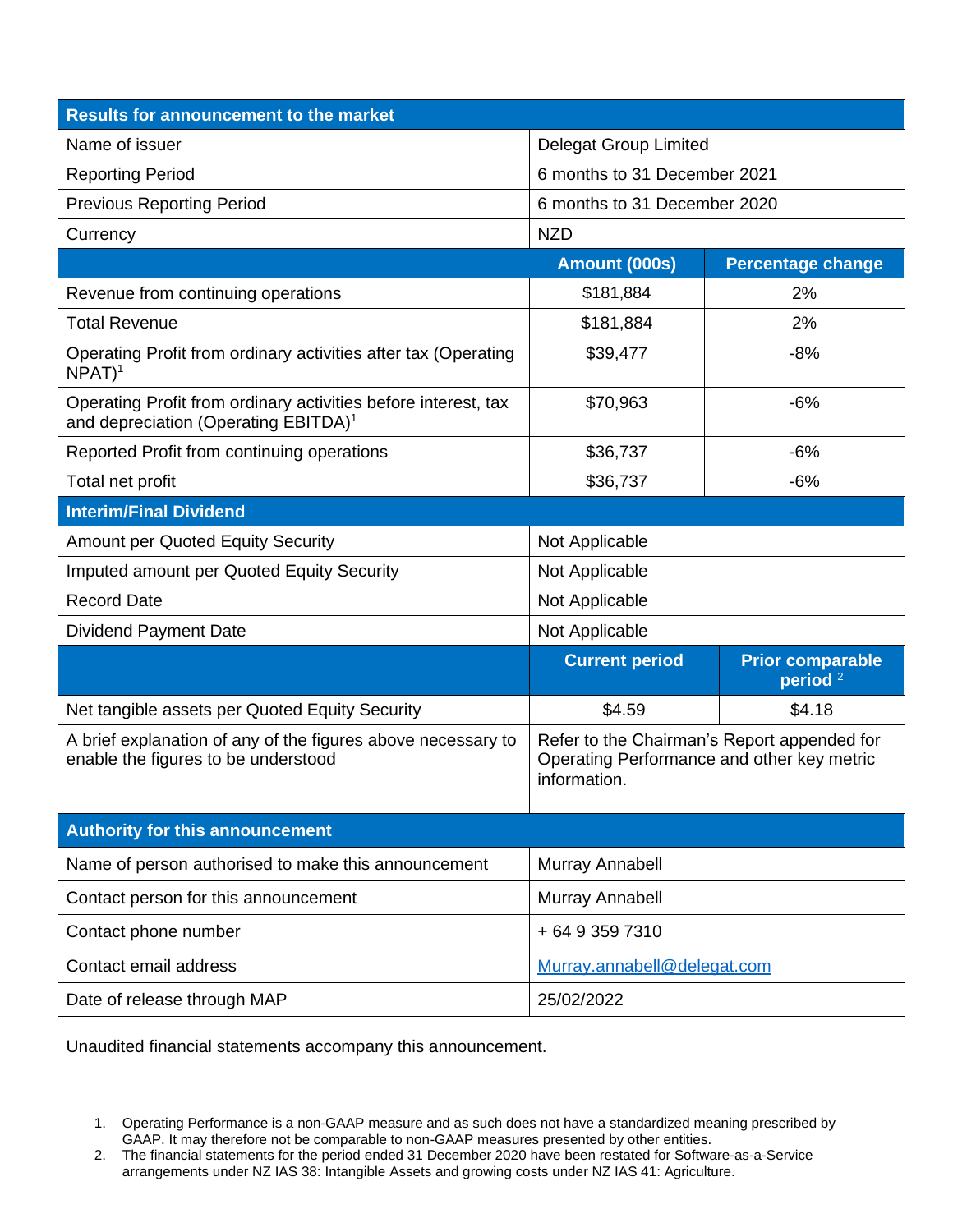

# **Delegat Group Limited Interim Report 2022**



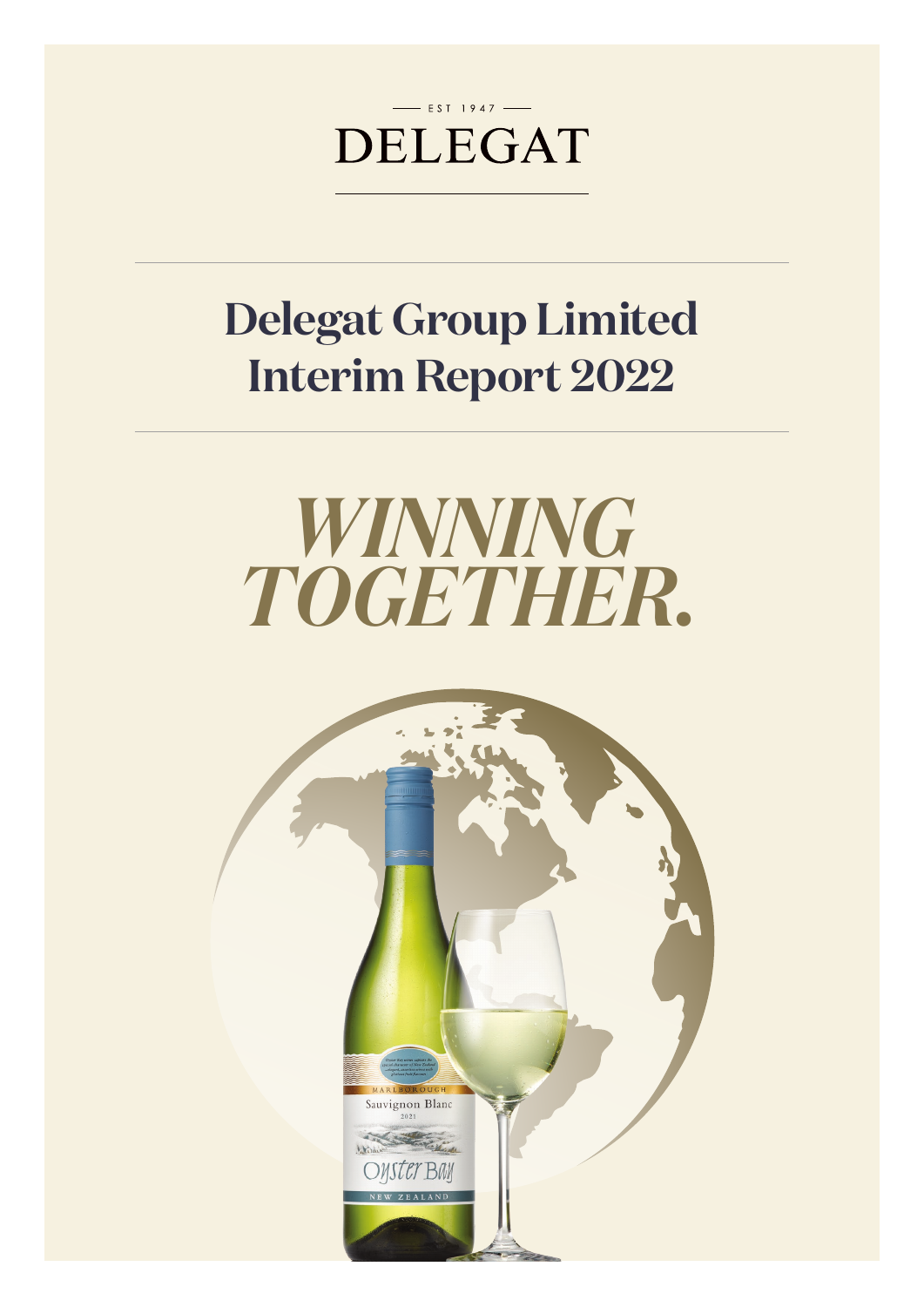# **Contents**

| $\overline{2}$ | Chairman's Report                                 |
|----------------|---------------------------------------------------|
| 6              | <b>Statement of Financial</b><br>Performance      |
| 7              | <b>Statement of Other</b><br>Comprehensive Income |
| 8              | Statement of Changes in Equity                    |
| 10             | <b>Statement of Financial Position</b>            |
| 12             | <b>Statement of Cash Flows</b>                    |
| 15             | Notes to the Financial<br><b>Statements</b>       |
| $20 \sigma$    | Directory                                         |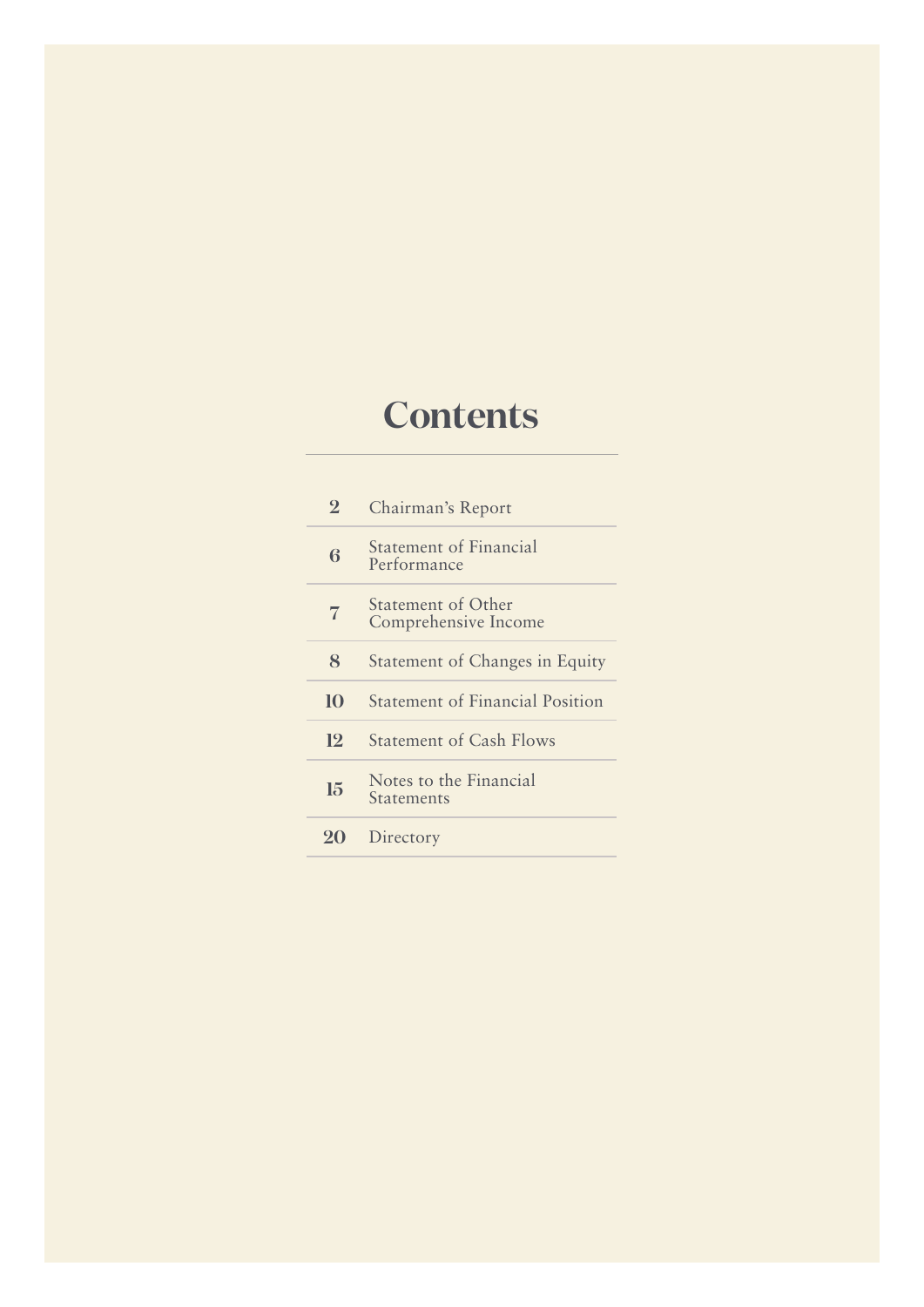## **Chairman's Report 2022**

On behalf of the Board of Directors of Delegat Group Limited, I am pleased to present its operating and financial results for the six months ended 31 December 2021.

The Group presents its financial statements in accordance with the New Zealand equivalents to International Financial Reporting Standards (NZ IFRS).

To provide further insight into the Group's underlying operational performance, the Group has also included in this report an Operating Performance Report. This Operating Performance Report excludes the impact of fair value adjustments required under NZ IFRS for grapes and derivative financial instruments. As a fully integrated winemaking and sales operation, Operating Profit includes the fair value adjustment in respect of grapes when packaged wine is sold rather than on harvest of the grapes, and the fair value adjustment on derivative financial instruments when these foreign exchange contracts and interest rate swaps are realised.

The Group has included a reconciliation of Operating Profit to Reported Profit which eliminates from each line in the Statement of Financial Performance the impact of these fair value adjustments.

| NZ\$ millions                             | Dec 2021 | Dec 2020<br>Restated* | % change<br>vs 2020 |
|-------------------------------------------|----------|-----------------------|---------------------|
| Operating Revenue <sup>1</sup>            | 178.7    | 172.8                 | 3%                  |
| <b>Operating Gross Profit<sup>2</sup></b> | 86.8     | 90.8                  | $-4%$               |
| <b>Operating Gross Margin</b>             | 49%      | 53%                   |                     |
| Operating Expenses <sup>3</sup>           | (27.2)   | (26.5)                | $-3%$               |
| <b>Operating EBIT<sup>4</sup></b>         | 59.6     | 64.3                  | $-7%$               |
| Operating EBIT % of Revenue               | 33%      | 37%                   |                     |
| Interest and Tax                          | (20.1)   | (21.3)                | 6%                  |
| <b>Operating NPAT<sup>4</sup></b>         | 39.5     | 43.0                  | $-8%$               |
| Operating NPAT % of Revenue               | 22%      | 25%                   |                     |
| <b>Operating EBITDA4</b>                  | 71.0     | 75.9                  | $-6%$               |
| Operating EBITDA % of Revenue             | 40%      | 44%                   |                     |

### **Operating Performance**<sup>1</sup> **Table 1**

#### Notes:

1. Operating Revenue is before fair value movements on derivative financial instruments (if gains).

2. Operating Gross Profit is before the net fair value movements on biological produce (harvest adjustment) and the NZ IFRS adjustments excluded in Note 1.

3. Operating Expenses are before fair value movements on derivative financial instruments (if losses).

1. Operating Performance is a non-GAAP measure and as such does not have a standardised meaning prescribed by GAAP. It may therefore not be comparable to non-GAAP measures presented by other entities.

**2**

<sup>4.</sup> Operating EBIT, EBITDA and NPAT are before any fair value adjustments.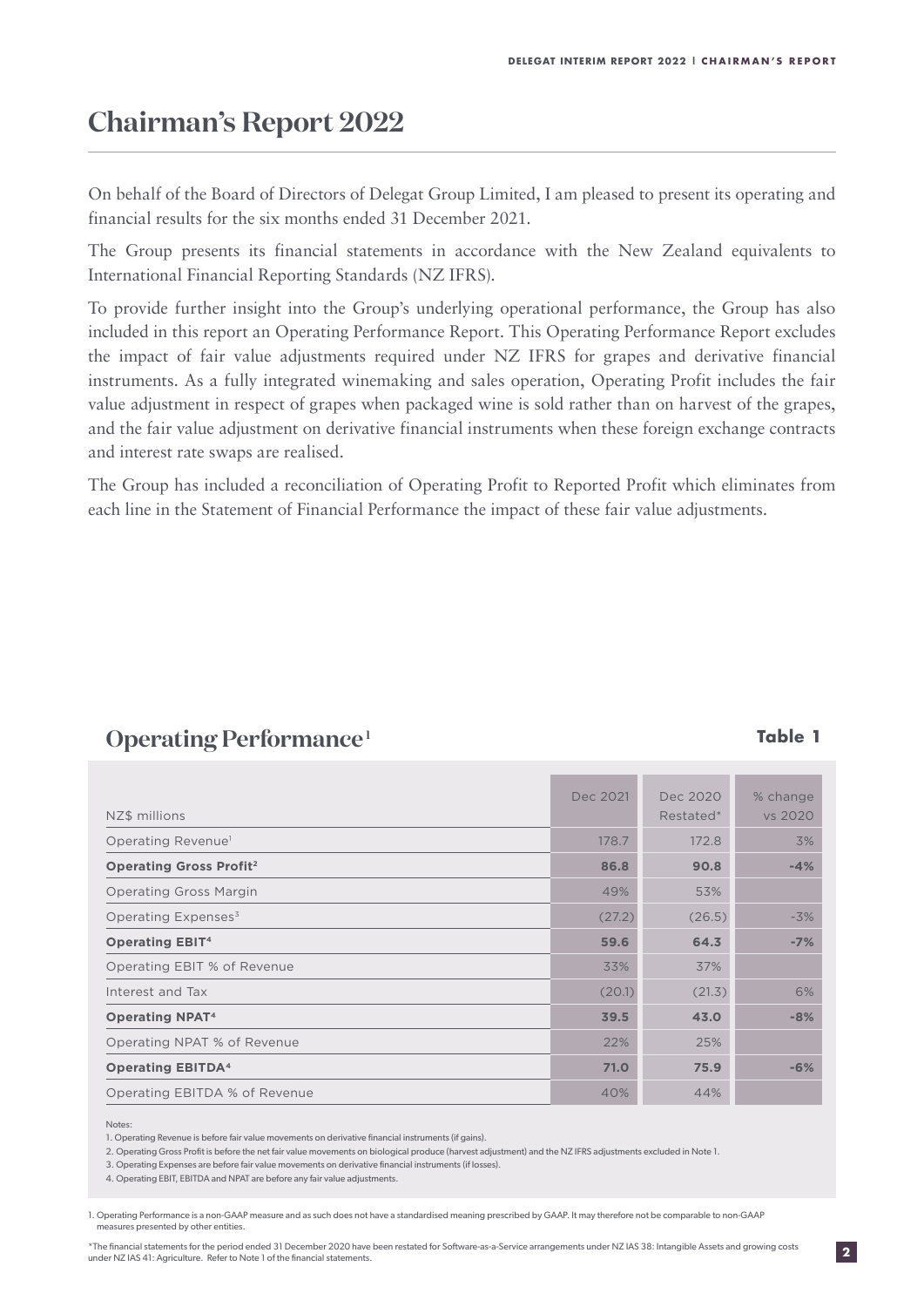### **Operating Performance**

An Operating NPAT of \$39.5 million was generated compared to \$43.0 million for the same period in the previous year. Operating EBIT of \$59.6 million is \$4.7 million lower than the same period last year (refer to table 1).

Delegat achieved Operating Revenue of \$178.7 million on record global case sales of 1,893,000 in the six month period. Revenue is up \$5.9 million on the same period last year primarily due to price increases implemented in key markets including the United States, the United Kingdom, Ireland and Australia, and the favourable impact of a 2% increase in global case sales.

The Group's case sales performance and foreign currency rates achieved are detailed in table 2.

Operating Gross Profit is down 4% on the same period last year. This is due to higher cost of sales from the lower yielding 2021 vintage, higher supply chain costs associated with ongoing shipping constraints and port congestions and unfavourable foreign exchange rate changes. This has been partially offset by increased case sales and price increases implemented. Operating expenses (before NZ IFRS adjustments) at \$27.2 million are \$0.7 million higher compared to the same period in the previous year.

### **Case Sales and Foreign Currency <b>Table 2** Table 2

| Case Sales (000s)              | Dec 2021 | Dec 2020 | % change<br>vs 2020 |
|--------------------------------|----------|----------|---------------------|
| UK, Ireland and Europe         | 626      | 675      | $-7%$               |
| North America (USA and Canada) | 874      | 843      | 4%                  |
| Australia, NZ and Asia Pacific | 393      | 344      | 14%                 |
| <b>Total Cases</b>             | 1,893    | 1,862    | 2%                  |
| Foreign Currency Rates         |          |          |                     |
| GB£                            | 0.5062   | 0.5058   | 0%                  |
| AU\$                           | 0.9472   | 0.9344   | $-1%$               |
| US\$                           | 0.6888   | 0.6691   | $-3%$               |
| CAS                            | 0.8746   | 0.8776   | 0%                  |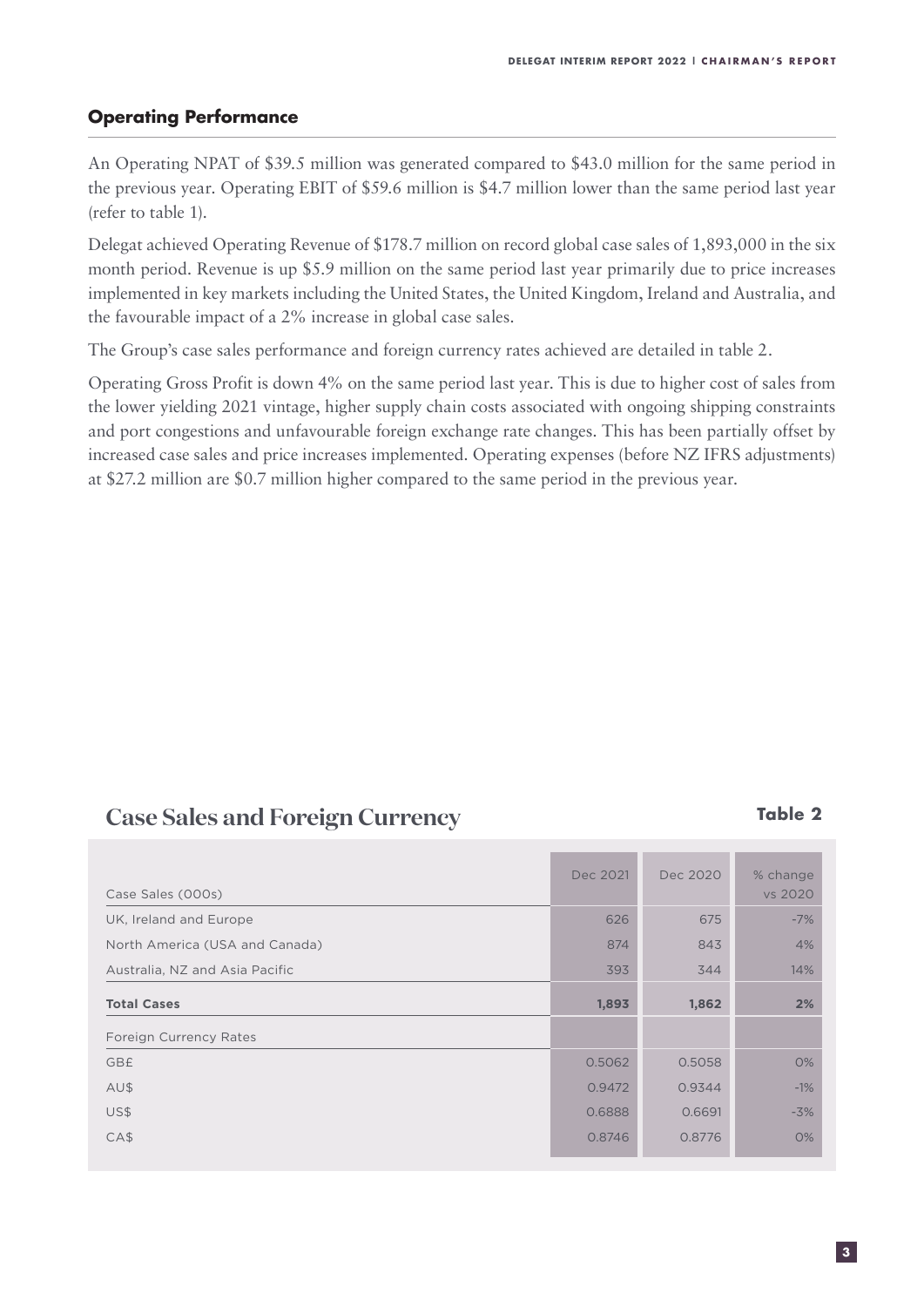#### **NZ IFRS Fair Value Adjustments**

In accordance with NZ IFRS, the Group is required to account for certain of their assets at 'fair value' rather than at historic cost. All movements in these fair values are reflected in and impact the Statement of Financial Performance. The Group records adjustments in respect of two significant items at the halfyear reporting date, as detailed in table 3.

- Harvest Provision Release (Grapes) Inventory is valued at market value, rather than costs incurred, at harvest. Any fair value adjustment is excluded from Operating Performance for the year, by creating a Harvest Provision. This Harvest Provision is then released through Cost of Sales when inventory is sold in subsequent years. This represents the reversal of prior periods' fair value adjustments in respect of biological produce as finished wine is sold in subsequent years. This has resulted in an adjustment of \$7.1 million for the period (December 2020: adjustment of \$10.3 million);
- Derivative financial instruments held to hedge the Group's foreign currency and interest rate exposure. The mark-to-market movement of these instruments at balance date resulted in a fair value write-up of \$3.2 million (December 2020: write-up of \$4.9 million).

#### **Reconciliation of Reporting to Operating Performance**

Accounting for all fair value adjustments under NZ IFRS, the Group's reported unaudited financial performance for the six months ended 31 December 2021 is reconciled to Operating Profit as detailed in table 4.

### **Impact of Fair Value Adjustments Table 3**

| NZ\$ millions                            | Dec 2021 | Dec 2020<br>Restated* | % change<br>vs 2020 |
|------------------------------------------|----------|-----------------------|---------------------|
|                                          |          |                       |                     |
| <b>Operating NPAT</b>                    | 39.5     | 43.0                  | $-8%$               |
| Operating NPAT % of Revenue              | 22%      | 25%                   |                     |
| <b>NZ IFRS Fair Value Items</b>          |          |                       |                     |
| Biological Produce (Grapes) <sup>1</sup> | (7.1)    | (10.3)                | 31%                 |
| Derivative Financial Instruments         | 3.2      | 4.9                   | $-35%$              |
| Total Fair Value Items                   | (3.9)    | (5.4)                 | 28%                 |
| Taxation of NZ IFRS fair value items     | 1.1      | 1.5                   | $-27%$              |
| <b>Fair Value Items after Tax</b>        | (2.8)    | (3.9)                 | 28%                 |
| <b>Reported NPAT</b>                     | 36.7     | 39.1                  | $-6%$               |

Notes:

1. Biological Produce (Grapes) is the difference between market value paid for grapes versus the cost to grow grapes.

The Harvest Provision is reversed and only recognised when the finished wine is sold.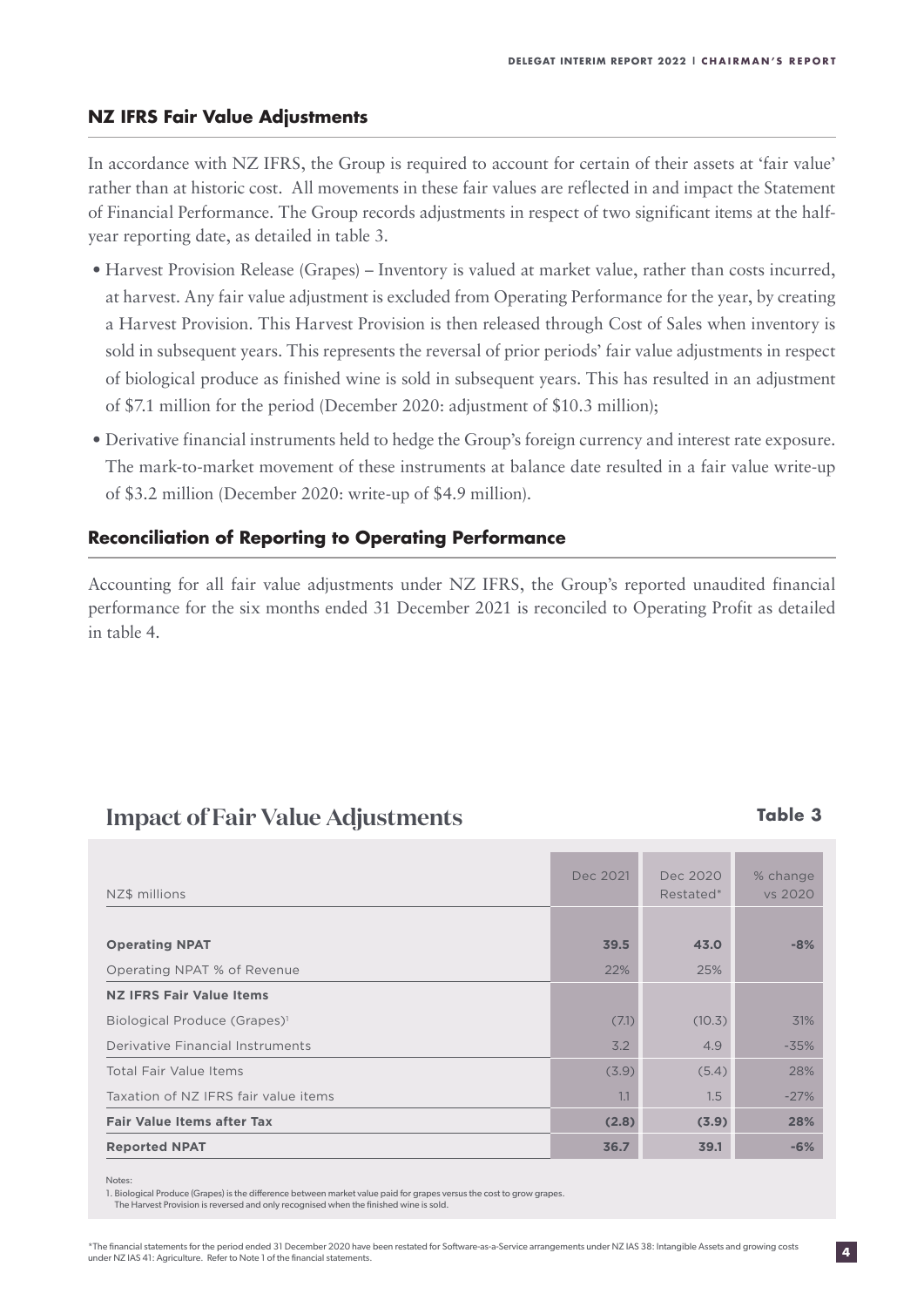#### **Cash Flow**

The Group generated Cash Flows from Operations of \$20.2 million in the current half-year, which is a decrease of \$22.4 million or 53% on the same period last year, associated with funding higher working capital requirements due to the timing of cash collections from customers and payments to suppliers. A total of \$15.9 million was paid for additional property, plant and equipment during the period, including vineyard developments in New Zealand, and development of the Hawke's Bay and Marlborough wineries, which will provide earnings growth into the years ahead. The Group distributed \$20.2 million to shareholders in dividends. Net proceeds from borrowings of \$14.8 million were drawn down during the six month period.

On 7 December 2021 the Group successfully completed the renegotiation of its \$333 million syndicated Senior Debt facilities and is well positioned to fund its growth. The Group's Net Debt at 31 December 2021 amounted to \$267.0 million, an increase of \$12.9 million compared with the last half-year and well within the Group's long-term bank debt facilities.

#### **Looking Forward**

The Group is on target to achieve global case sales for the full year of 3,419,000, up 8% on last year. Based on the prevailing exchange rates and a similar trading environment, the Group forecasts the 2022 Operating Profit result remains in line with market guidance in the range of \$57 million to \$61 million.

 $\overline{\mathcal{A}}$ .  $\overline{\mathcal{J}}$ . Jal ALAN JACKSON CHAIRMAN

### **Reconciliation of Reporting to Operating Performance**

**Table 4**

|                           |           | Dec 2021                        |          | Dec 2020 Restated* |                          |          |
|---------------------------|-----------|---------------------------------|----------|--------------------|--------------------------|----------|
| NZ\$ millions             | Operating | <b>Fair Value</b><br>Adjustment | Reported | Operating          | Fair Value<br>Adjustment | Reported |
| Revenue                   | 178.7     | 3.2                             | 181.9    | 172.8              | 4.9                      | 177.7    |
| Cost of Sales             | (91.9)    | (7.1)                           | (99.0)   | (82.0)             | (10.3)                   | (92.3)   |
| <b>Gross Profit</b>       | 86.8      | (3.9)                           | 82.9     | 90.8               | (5.4)                    | 85.4     |
| <b>Operating Expenses</b> | (27.2)    | $\overline{\phantom{0}}$        | (27.2)   | (26.5)             |                          | (26.5)   |
| EBIT <sup>1</sup>         | 59.6      | (3.9)                           | 55.7     | 64.3               | (5.4)                    | 58.9     |
| Interest and Tax          | (20.1)    | 1.1                             | (19.0)   | (21.3)             | 1.5                      | (19.8)   |
| $N$ PAT <sup>2</sup>      | 39.5      | (2.8)                           | 36.7     | 43.0               | (3.9)                    | 39.1     |
| EBIT <sup>1</sup>         | 59.6      | (3.9)                           | 55.7     | 64.3               | (5.4)                    | 58.9     |
| Depreciation              | 11.4      |                                 | 11.4     | 11.6               |                          | 11.6     |
| EBITDA <sup>3</sup>       | 71.0      | (3.9)                           | 67.1     | 75.9               | (5.4)                    | 70.5     |

#### Notes:

1. EBIT means earnings before interest and tax.

2. NPAT means net profit after tax. 3. EBITDA means earnings before interest, tax, depreciation and amortisation.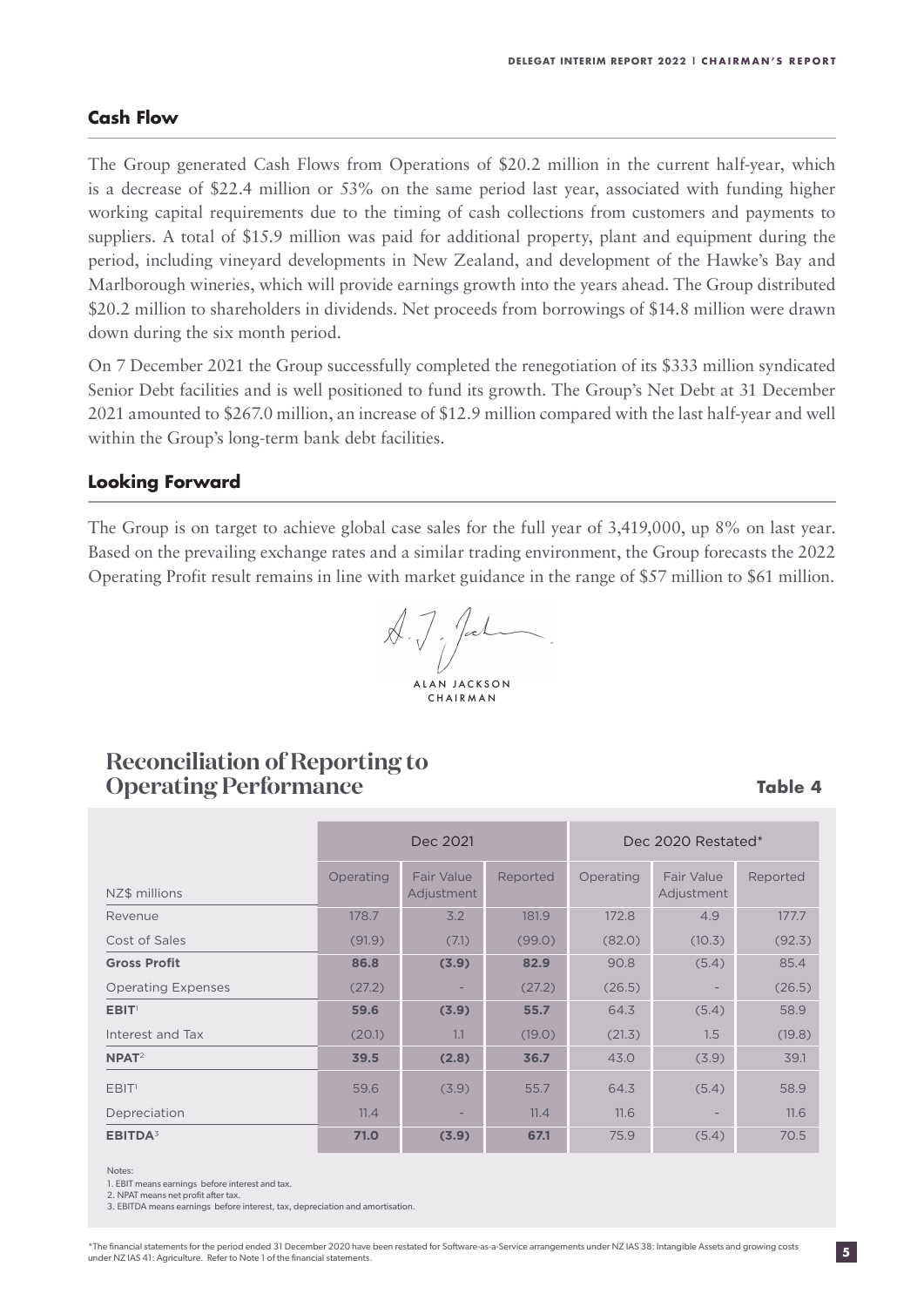## **Statement of Financial Performance**

|                                                                          | Unaudited<br>Dec 2021<br>6 Months<br>\$000 | Audited<br>June 2021<br>12 Months<br>\$000<br>Restated* | Unaudited<br>Dec 2020<br>6 Months<br>\$000<br>Restated* |
|--------------------------------------------------------------------------|--------------------------------------------|---------------------------------------------------------|---------------------------------------------------------|
|                                                                          |                                            |                                                         |                                                         |
| Revenue                                                                  | 181,884                                    | 305,376                                                 | 177,684                                                 |
| Profit before finance costs                                              | 55,741                                     | 94,970                                                  | 58,861                                                  |
| Finance costs                                                            | 5,123                                      | 9,777                                                   | 4,897                                                   |
| Profit before income tax                                                 | 50,618                                     | 85,193                                                  | 53,964                                                  |
| Income tax expense                                                       | 13,881                                     | 23,270                                                  | 14,896                                                  |
| Profit for the Period attributable to Shareholders of the Parent Company | 36,737                                     | 61,923                                                  | 39,068                                                  |
|                                                                          |                                            |                                                         |                                                         |
| Earnings Per Share                                                       |                                            |                                                         |                                                         |
| - Basic and fully diluted earnings per share (cents per share)           | 36.33                                      | 61.23                                                   | 38.63                                                   |

\*The financial statements for the year ended 30 June 2021 have been restated for Software-as-a-Service arrangements under NZ IAS 38: Intangible Assets. The financial statements for<br>the period ended 31 December 2020 have be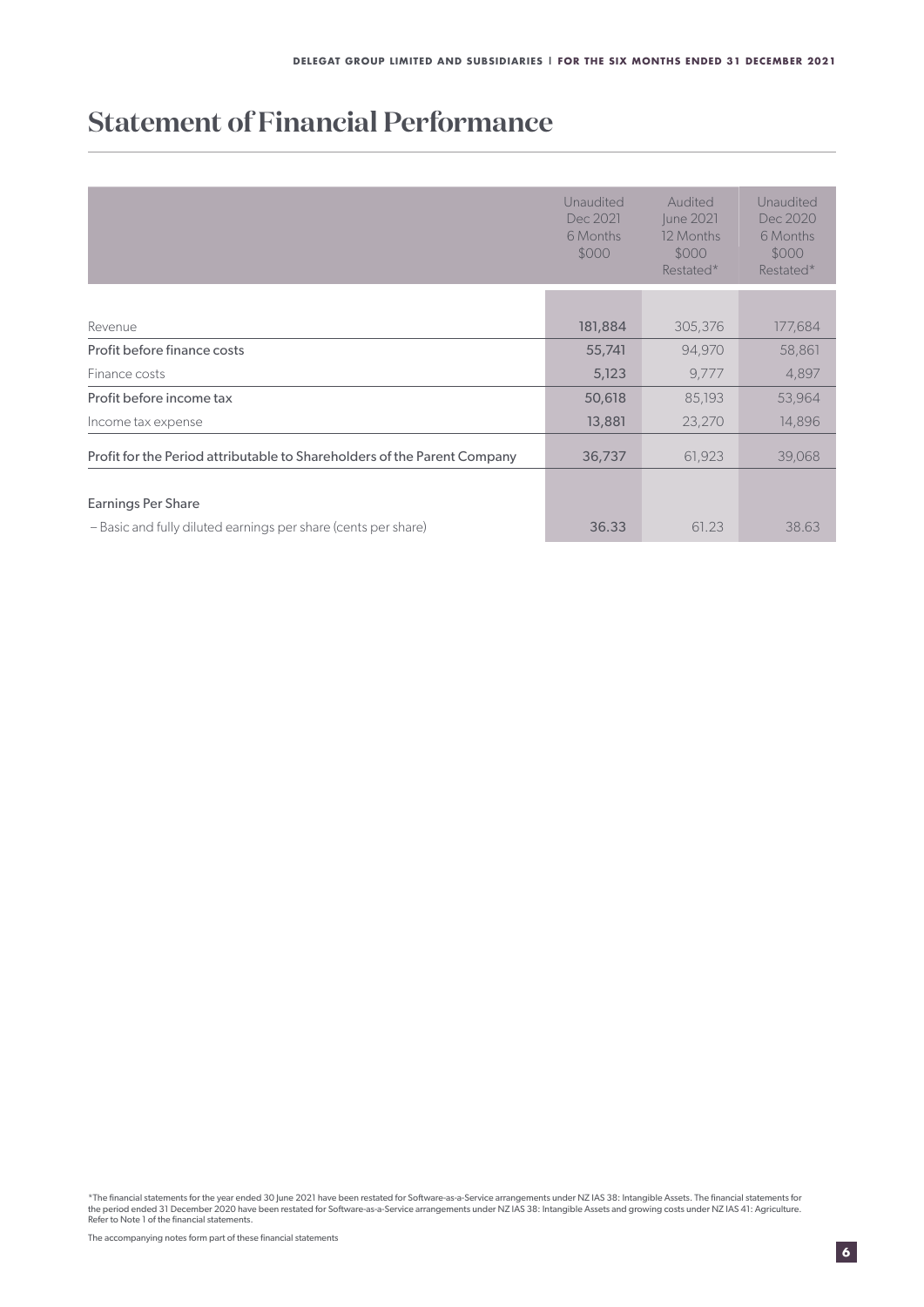### **Statement of Other Comprehensive Income**

|                                                                                           | Unaudited<br>Dec 2021<br>6 Months<br>\$000 | Audited<br>June 2021<br>12 Months<br>\$000<br>Restated* | Unaudited<br>Dec 2020<br>6 Months<br>\$000<br>Restated* |
|-------------------------------------------------------------------------------------------|--------------------------------------------|---------------------------------------------------------|---------------------------------------------------------|
|                                                                                           |                                            |                                                         |                                                         |
| Profit after income tax                                                                   | 36,737                                     | 61,923                                                  | 39,068                                                  |
| Other comprehensive income that may<br>subsequently be classified to the profit and loss: |                                            |                                                         |                                                         |
| - Translation of foreign subsidiaries                                                     | 99                                         | (958)                                                   | (2,304)                                                 |
| $-$ Net gain/(loss) on hedge of a net investment                                          | 341                                        | (108)                                                   | 140                                                     |
| - Income tax relating to components<br>of other comprehensive income                      | (96)                                       | 30                                                      | (39)                                                    |
| Total comprehensive income for the period, net of tax                                     | 37,081                                     | 60,887                                                  | 36,865                                                  |
| Comprehensive income attributable to Shareholders of the Parent Company                   | 37,081                                     | 60,887                                                  | 36,865                                                  |

\*The financial statements for the year ended 30 June 2021 have been restated for Software-as-a-Service arrangements under NZ IAS 38: Intangible Assets. The financial statements for<br>the period ended 31 December 2020 have be Refer to Note 1 of the financial statements.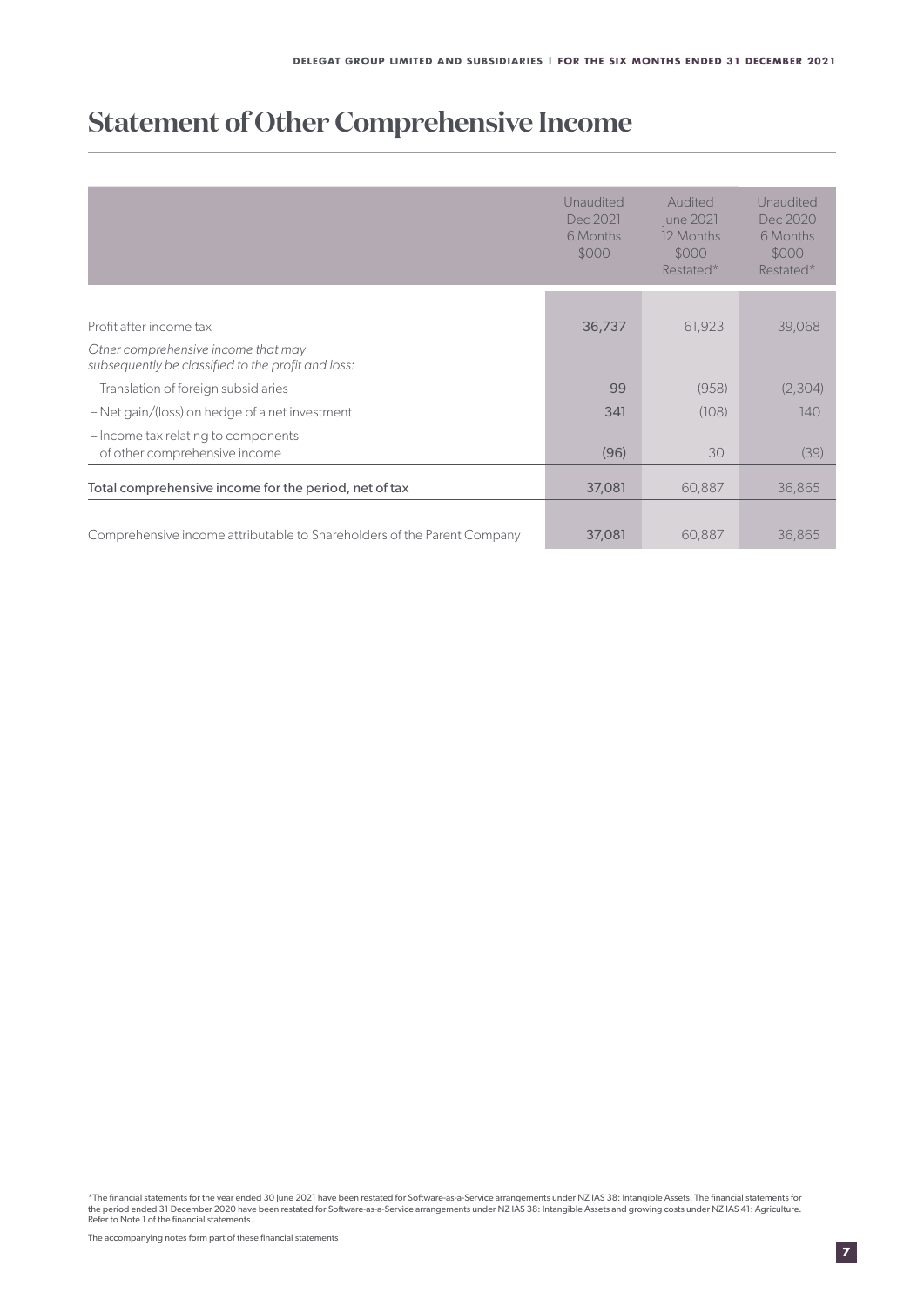## **Statement of Changes in Equity**

#### FOR THE PERIOD ENDED 31 DECEMBER 2021 (UNAUDITED)

|                                                                   | Share<br>Capital<br>\$000 | Foreign<br>Currency<br>Translation<br>Reserve<br>\$000 | Retained<br>Earnings<br>\$000 | Total<br>Equity<br>\$000 |
|-------------------------------------------------------------------|---------------------------|--------------------------------------------------------|-------------------------------|--------------------------|
|                                                                   |                           |                                                        |                               |                          |
| Unaudited balance at 30 June 2021                                 | 49,815                    | (3,640)                                                | 407,675                       | 453,850                  |
| Changes in equity for the period ended 31 December 2021           |                           |                                                        |                               |                          |
| Other comprehensive income                                        |                           |                                                        |                               |                          |
| - Translation of foreign subsidiaries                             |                           | 99                                                     |                               | 99                       |
| - Net gain on hedge of a net investment                           |                           | 341                                                    |                               | 341                      |
| - Income tax relating to components of other comprehensive income |                           | (96)                                                   |                               | (96)                     |
| Total other comprehensive income                                  |                           | 344                                                    |                               | 344                      |
| - Net profit for the period                                       |                           | $\qquad \qquad -$                                      | 36,737                        | 36,737                   |
| Total comprehensive income for the period                         |                           | 344                                                    | 36,737                        | 37,081                   |
| <b>Equity Transactions</b>                                        |                           |                                                        |                               |                          |
| - Dividends paid to shareholders                                  |                           |                                                        | (20, 241)                     | (20, 241)                |
| Unaudited balance at 31 December 2021                             | 49,815                    | (3,296)                                                | 424,171                       | 470,690                  |

#### FOR THE YEAR ENDED 30 JUNE 2021 (AUDITED) RESTATED\*

|                                                                   | Share<br>Capital | Foreign<br>Currency<br>Translation<br>Reserve | Retained<br>Earnings | Total<br>Equity |
|-------------------------------------------------------------------|------------------|-----------------------------------------------|----------------------|-----------------|
|                                                                   | \$000            | \$000                                         | \$000                | \$000           |
|                                                                   |                  |                                               |                      |                 |
| Audited balance at 30 June 2020                                   | 49,815           | (2,604)                                       | 362,969              | 410,180         |
| Changes in equity for the year ended 30 June 2021                 |                  |                                               |                      |                 |
| Other comprehensive income                                        |                  |                                               |                      |                 |
| - Translation of foreign subsidiaries                             |                  | (958)                                         |                      | (958)           |
| - Net loss on hedge of a net investment                           |                  | (108)                                         |                      | (108)           |
| - Income tax relating to components of other comprehensive income |                  | 30                                            |                      | 30              |
| Total other comprehensive income                                  |                  | (1,036)                                       |                      | (1,036)         |
| - Net profit for the year                                         |                  |                                               | 61,923               | 61,923          |
| Total comprehensive income for the year                           |                  | (1,036)                                       | 61,923               | 60,887          |
| <b>Equity Transactions</b>                                        |                  |                                               |                      |                 |
| - Dividends paid to shareholders                                  |                  |                                               | (17, 217)            | (17, 217)       |
| Audited balance at 30 June 2021                                   | 49,815           | (3,640)                                       | 407,675              | 453,850         |

<sup>\*</sup>The financial statements for the year ended 30 June 2021 have been restated for Software-as-a-Service arrangements under NZ IAS 38: Intangible Assets. The financial statements for<br>the period ended 31 December 2020 have be Refer to Note 1 of the financial statements.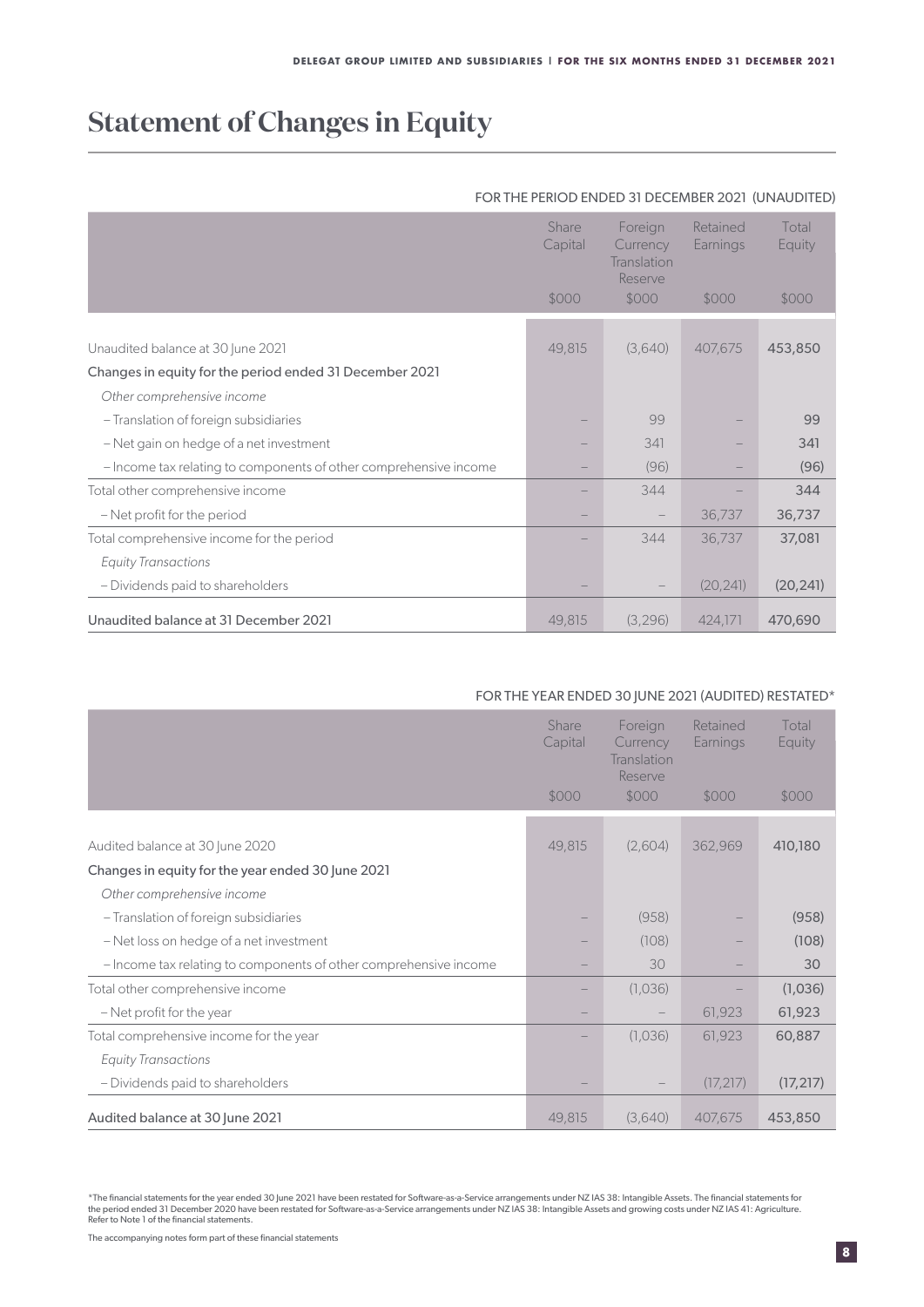### **Statement of Changes in Equity continued**

|                                                                   | Share<br>Capital | Foreign<br>Currency<br>Translation<br>Reserve | Retained<br>Earnings | Total<br>Equity |
|-------------------------------------------------------------------|------------------|-----------------------------------------------|----------------------|-----------------|
|                                                                   | \$000            | \$000                                         | \$000                | \$000           |
|                                                                   |                  |                                               |                      |                 |
| Unaudited balance at 30 June 2020                                 | 49,815           | (2,604)                                       | 362,969              | 410,180         |
| Changes in equity for the period ended 31 December 2020           |                  |                                               |                      |                 |
| Other comprehensive income                                        |                  |                                               |                      |                 |
| - Translation of foreign subsidiaries                             |                  | (2,304)                                       |                      | (2,304)         |
| - Net gain on hedge of a net investment                           |                  | 140                                           |                      | 140             |
| - Income tax relating to components of other comprehensive income |                  | (39)                                          |                      | (39)            |
| Total other comprehensive income                                  |                  | (2, 203)                                      |                      | (2, 203)        |
| - Net profit for the period                                       |                  |                                               | 39,068               | 39,068          |
| Total comprehensive income for the period                         |                  | (2,203)                                       | 39,068               | 36,865          |
| <b>Equity Transactions</b>                                        |                  |                                               |                      |                 |
| - Dividends paid to shareholders                                  |                  |                                               | (17, 217)            | (17, 217)       |
| Unaudited balance at 31 December 2020                             | 49,815           | (4,807)                                       | 384,820              | 429,828         |

#### FOR THE PERIOD ENDED 31 DECEMBER 2020 (UNAUDITED) RESTATED\*

\*The financial statements for the year ended 30 June 2021 have been restated for Software-as-a-Service arrangements under NZ IAS 38: Intangible Assets. The financial statements for<br>the period ended 31 December 2020 have be Refer to Note 1 of the financial statements.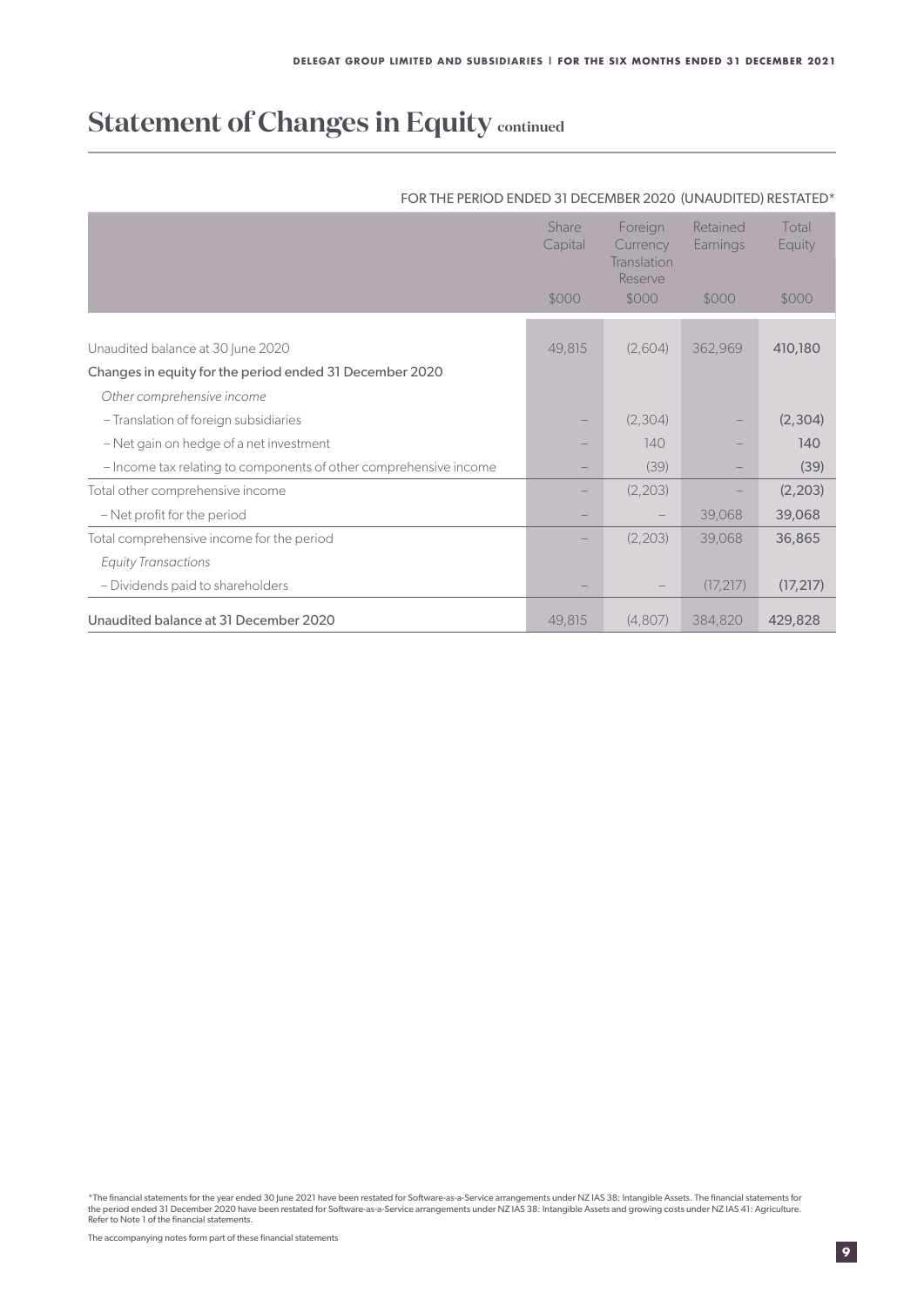## **Statement of Financial Position**

|                                                 | Unaudited<br>Dec 2021<br>\$000 | Audited<br>June 2021<br>\$000<br>Restated* | Unaudited<br>Dec 2020<br>\$000<br>Restated* |
|-------------------------------------------------|--------------------------------|--------------------------------------------|---------------------------------------------|
|                                                 |                                |                                            |                                             |
| Equity                                          |                                |                                            |                                             |
| Share capital                                   | 49,815                         | 49,815                                     | 49,815                                      |
| Foreign currency translation reserve            | (3, 296)                       | (3,640)                                    | (4,807)                                     |
| Retained earnings                               | 424,171                        | 407,675                                    | 384,820                                     |
| <b>Total Equity</b>                             | 470,690                        | 453,850                                    | 429,828                                     |
| Liabilities                                     |                                |                                            |                                             |
| <b>Current Liabilities</b>                      |                                |                                            |                                             |
| Trade payables and accruals                     | 28,249                         | 28,898                                     | 27,573                                      |
| Derivative financial instruments                | 1,698                          | 2,879                                      | 4,432                                       |
| Income tax payable                              | 2,336                          | 8,235                                      | 3,144                                       |
| Lease liability                                 | 4,927                          | 4,840                                      | 4,975                                       |
|                                                 | 37,210                         | 44,852                                     | 40,124                                      |
| <b>Non-Current Liabilities</b>                  |                                |                                            |                                             |
| Deferred tax liability                          | 35,200                         | 31,650                                     | 35,131                                      |
| Derivative financial instruments                | 104                            | 1,590                                      | 3,616                                       |
| Interest-bearing loans and borrowings (secured) | 271,502                        | 258,001                                    | 265,739                                     |
| Lease liability                                 | 93,832                         | 93,863                                     | 95,581                                      |
|                                                 | 400,638                        | 385,104                                    | 400,067                                     |
| <b>Total Liabilities</b>                        | 437,848                        | 429,956                                    | 440,191                                     |
| <b>Total Equity and Liabilities</b>             | 908,538                        | 883,806                                    | 870,019                                     |

\*The financial statements for the year ended 30 June 2021 have been restated for Software-as-a-Service arrangements under NZ IAS 38: Intangible Assets. The financial statements for<br>the period ended 31 December 2020 have be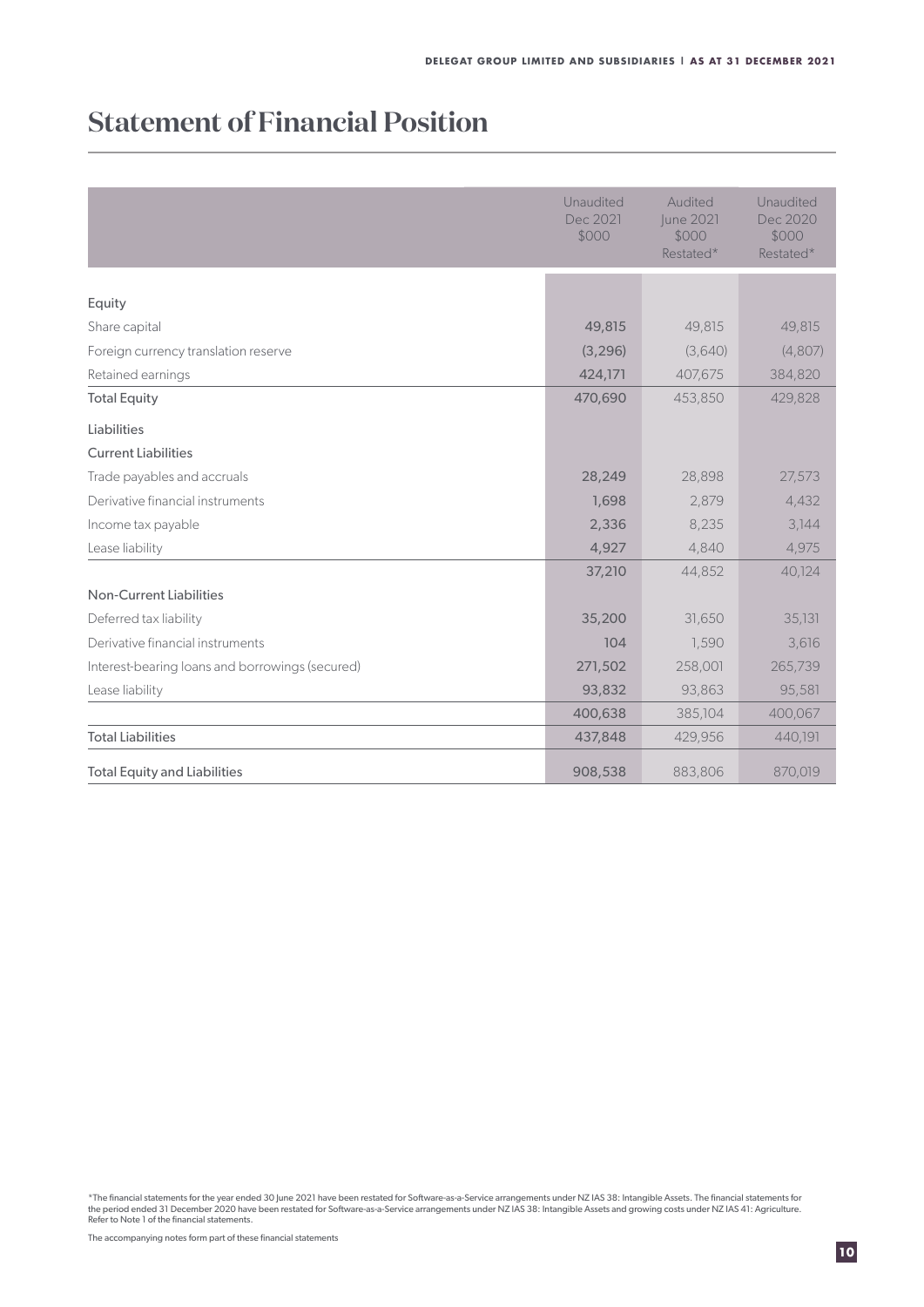### **Statement of Financial Position continued**

|                                  | Unaudited<br>Dec 2021<br>\$000 | Audited<br>June 2021<br>\$000<br>Restated* | Unaudited<br>Dec 2020<br>\$000<br>Restated* |
|----------------------------------|--------------------------------|--------------------------------------------|---------------------------------------------|
|                                  |                                |                                            |                                             |
| Assets<br><b>Current Assets</b>  |                                |                                            |                                             |
| Cash and cash equivalents        | 4,477                          | 8,943                                      | 11,679                                      |
| Trade and other receivables      | 74,304                         | 43,997                                     | 55,839                                      |
| Derivative financial instruments | 73                             | 271                                        | 6,058                                       |
| Inventories                      | 115,244                        | 159,982                                    | 112,333                                     |
| Biological work in progress      | 49,044                         | 12,080                                     | 40,012                                      |
|                                  | 243,142                        | 225,273                                    | 225,921                                     |
| <b>Non-Current Assets</b>        |                                |                                            |                                             |
| Property, plant and equipment    | 586,835                        | 580,156                                    | 563,640                                     |
| Right-of-use assets              | 71,120                         | 71,335                                     | 73,580                                      |
| Intangible assets                | 6,725                          | 7,042                                      | 6,814                                       |
| Derivative financial instruments | 716                            |                                            | 64                                          |
|                                  | 665,396                        | 658,533                                    | 644,098                                     |
| <b>Total Assets</b>              | 908,538                        | 883,806                                    | 870,019                                     |

For, and on behalf of, the Board who authorised the issue of the financial statements on 25 February 2022.

 $x.7.7$ 

AT Jackson, Chairman

SD Carden, Managing Director

\*The financial statements for the year ended 30 June 2021 have been restated for Software-as-a-Service arrangements under NZ IAS 38: Intangible Assets. The financial statements for<br>the period ended 31 December 2020 have be Refer to Note 1 of the financial statements.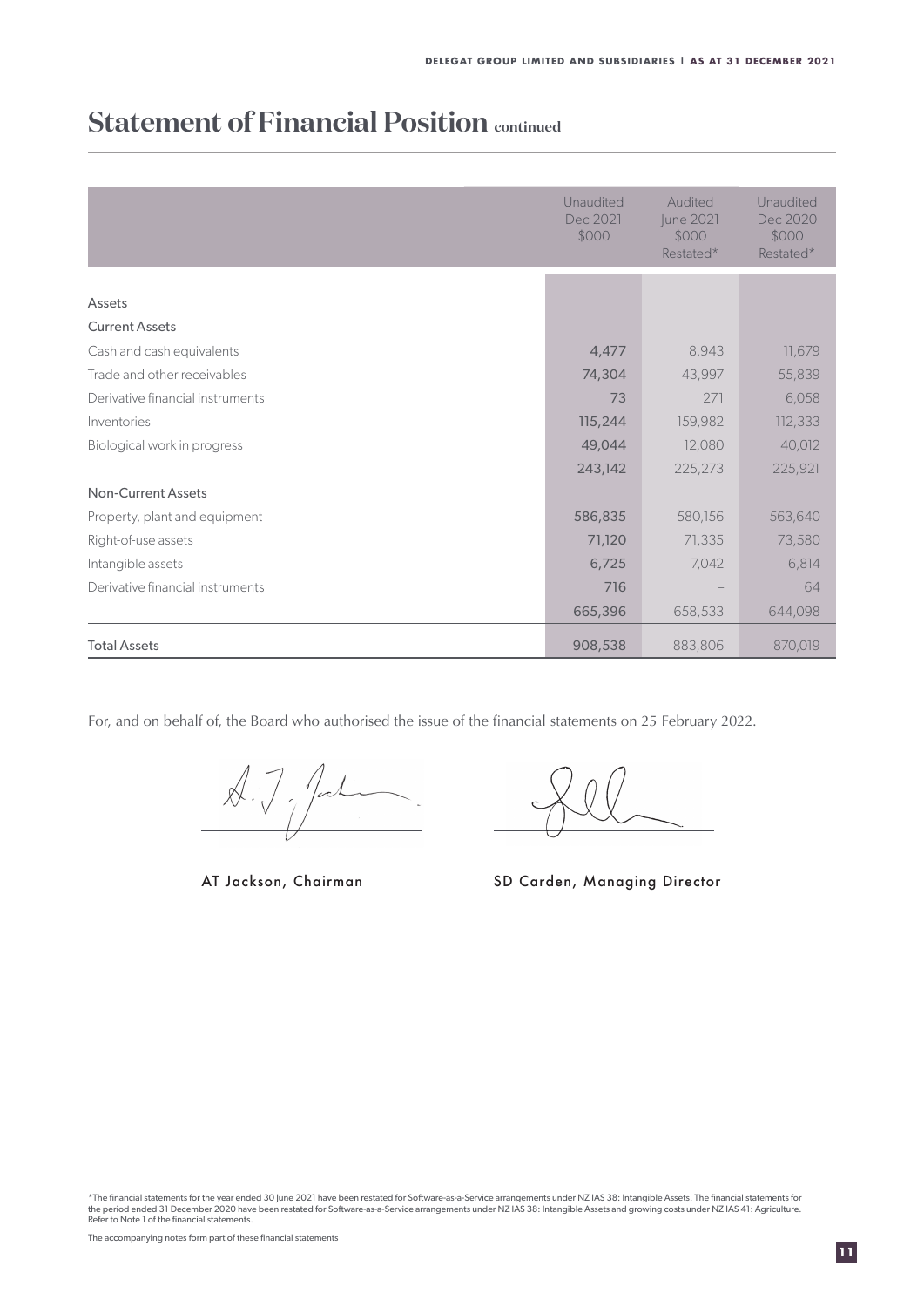### **Statement of Cash Flows**

|                                                     | Unaudited<br>Dec 2021<br>6 Months<br>\$000 | Audited<br>June 2021<br>12 Months<br>\$000<br>Restated* | Unaudited<br>Dec 2020<br>6 Months<br>\$000<br>Restated* |
|-----------------------------------------------------|--------------------------------------------|---------------------------------------------------------|---------------------------------------------------------|
| <b>Operating Activities</b>                         |                                            |                                                         |                                                         |
| Cash was provided from                              |                                            |                                                         |                                                         |
| Receipts from customers                             | 150,290                                    | 300,556                                                 | 160,184                                                 |
| Net GST received                                    | 1,681                                      | 603                                                     | 688                                                     |
|                                                     | 151,971                                    | 301,159                                                 | 160,872                                                 |
| Cash was applied to                                 |                                            |                                                         |                                                         |
| Payments to suppliers and employees                 | 110,418                                    | 194,209                                                 | 97,222                                                  |
| Net interest paid                                   | 4,989                                      | 9,300                                                   | 4,344                                                   |
| Net income tax paid                                 | 16,323                                     | 23,370                                                  | 16,653                                                  |
|                                                     | 131,730                                    | 226,879                                                 | 118,219                                                 |
| Net Cash Inflows from Operating Activities          | 20,241                                     | 74,280                                                  | 42,653                                                  |
| <b>Investing Activities</b>                         |                                            |                                                         |                                                         |
| Cash was provided from                              |                                            |                                                         |                                                         |
| Proceeds from sale of property, plant and equipment | 53                                         | 60                                                      | 45                                                      |
| Dividends received                                  | $\overline{1}$                             | $\overline{1}$                                          | -1                                                      |
|                                                     | 54                                         | 61                                                      | 46                                                      |
| Cash was applied to                                 |                                            |                                                         |                                                         |
| Purchase of property, plant and equipment           | 14,955                                     | 59,816                                                  | 36,058                                                  |
| Purchase of intangible assets                       | 301                                        | 611                                                     | 494                                                     |
| Capitalised interest paid                           | 745                                        | 1,325                                                   | 688                                                     |
|                                                     | 16,001                                     | 61,752                                                  | 37,240                                                  |
| Net Cash Outflows from Investing Activities         | (15, 947)                                  | (61, 691)                                               | (37, 194)                                               |

\*The financial statements for the year ended 30 June 2021 have been restated for Software-as-a-Service arrangements under NZ IAS 38: Intangible Assets. The financial statements for<br>the period ended 31 December 2020 have be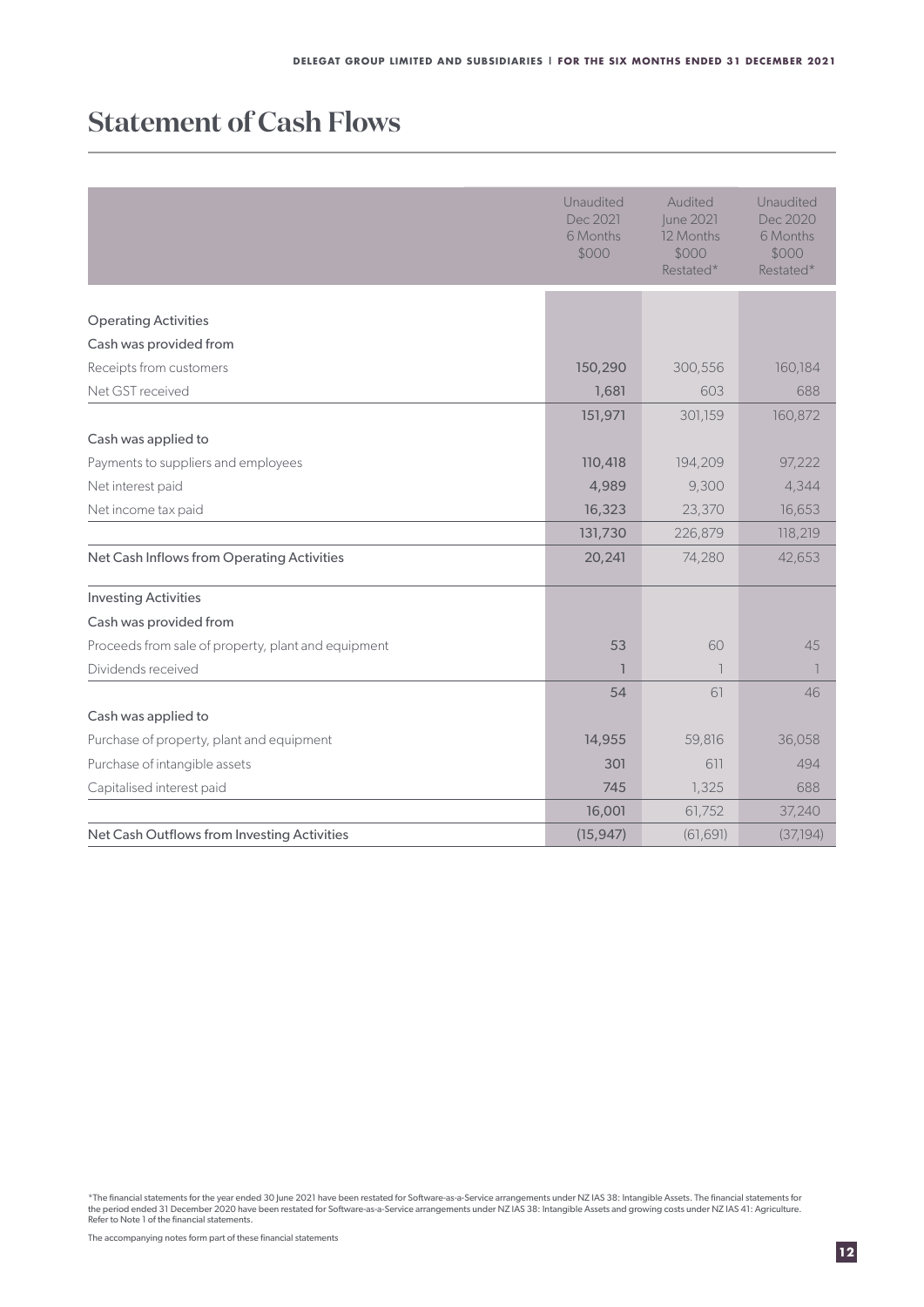### **Statement of Cash Flows continued**

|                                                    | Unaudited<br>Dec 2021<br>6 Months<br>\$000 | Audited<br><b>June 2021</b><br>12 Months<br>\$000<br>Restated* | Unaudited<br>Dec 2020<br>6 Months<br>\$000<br>Restated* |
|----------------------------------------------------|--------------------------------------------|----------------------------------------------------------------|---------------------------------------------------------|
|                                                    |                                            |                                                                |                                                         |
| <b>Financing Activities</b>                        |                                            |                                                                |                                                         |
| Cash was provided from                             |                                            |                                                                |                                                         |
| Proceeds from borrowings                           | 27,483                                     | 53,787                                                         | 21,290                                                  |
|                                                    | 27,483                                     | 53,787                                                         | 21,290                                                  |
| Cash was applied to                                |                                            |                                                                |                                                         |
| Dividends paid to shareholders                     | 20,225                                     | 17,208                                                         | 17,202                                                  |
| Borrowing facility fees                            | 965                                        |                                                                |                                                         |
| Repayment of borrowings                            | 12,660                                     | 50,628                                                         | 9,712                                                   |
| Repayment of lease liability                       | 2,500                                      | 4,179                                                          | 2,548                                                   |
|                                                    | 36,350                                     | 72,015                                                         | 29,462                                                  |
| Net Cash Outflows from Financing Activities        | (8, 867)                                   | (18, 228)                                                      | (8,172)                                                 |
| Net decrease in Cash Held                          | (4, 573)                                   | (5,639)                                                        | (2,713)                                                 |
| Cash and cash equivalents at beginning of the year | 8,943                                      | 14,755                                                         | 14,755                                                  |
| Effect of exchange rate changes on                 |                                            |                                                                |                                                         |
| foreign currency balances                          | 107                                        | (173)                                                          | (363)                                                   |
| Cash and Cash Equivalents at End of the Period     | 4,477                                      | 8,943                                                          | 11,679                                                  |

\*The financial statements for the year ended 30 June 2021 have been restated for Software-as-a-Service arrangements under NZ IAS 38: Intangible Assets. The financial statements for<br>the period ended 31 December 2020 have be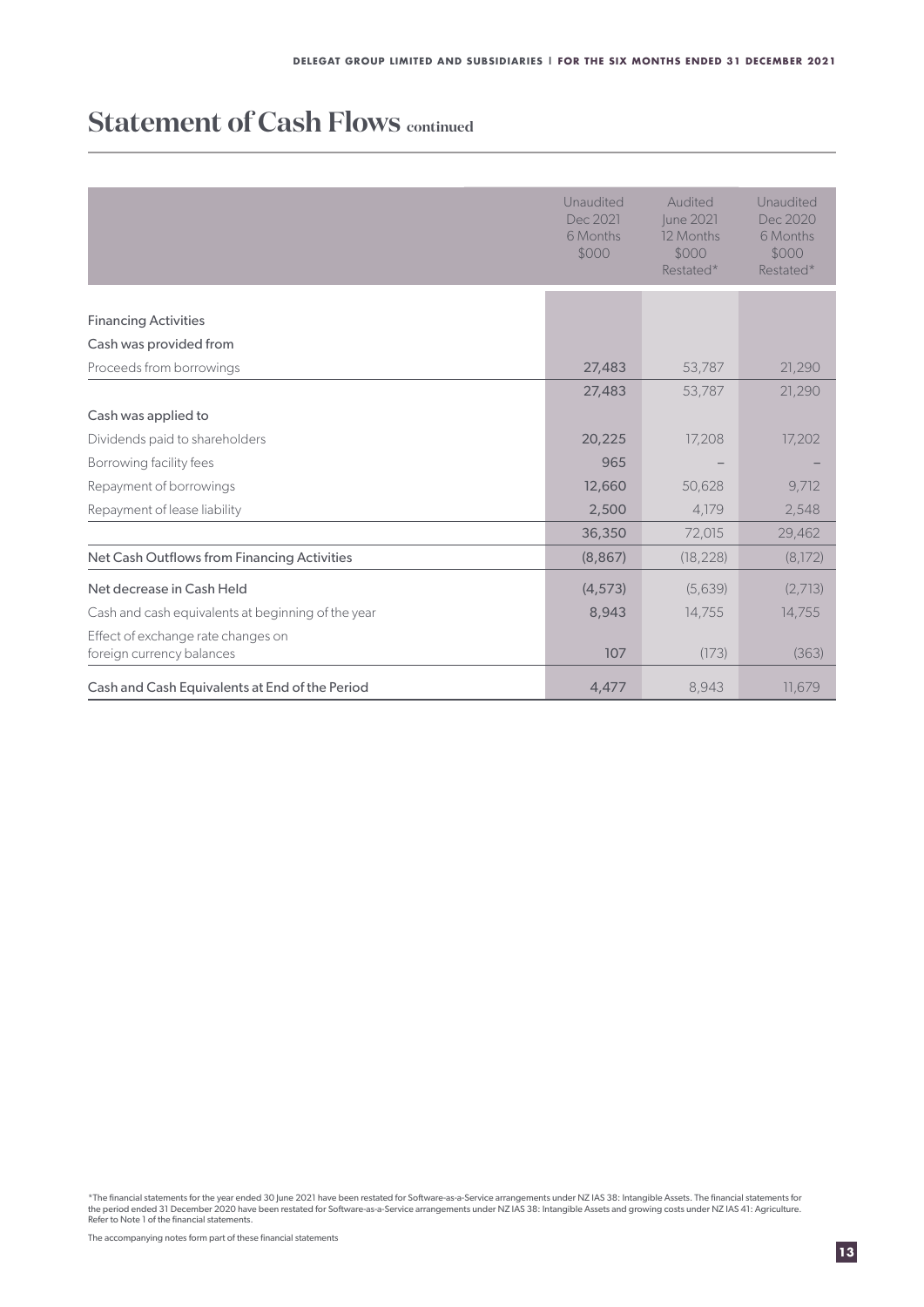### **Statement of Cash Flows continued**

|                                                                     | Unaudited<br>Dec 2021<br>6 Months<br>\$000 | Audited<br>June 2021<br>12 Months<br>\$000<br>Restated* | Unaudited<br>Dec 2020<br>6 Months<br>\$000<br>Restated* |
|---------------------------------------------------------------------|--------------------------------------------|---------------------------------------------------------|---------------------------------------------------------|
| Reconciliation of Profit for the Period with                        |                                            |                                                         |                                                         |
| <b>Cash Flows from Operating Activities:</b>                        |                                            |                                                         |                                                         |
| Reported profit after tax                                           | 36,737                                     | 61,923                                                  | 39,068                                                  |
| Add/(deduct) items not involving cash flows                         |                                            |                                                         |                                                         |
| Depreciation expense                                                | 11,434                                     | 22,843                                                  | 11,559                                                  |
| Other non-cash items                                                | 400                                        | (462)                                                   | (748)                                                   |
| Net gain/(loss) on disposal of assets                               | $\overline{2}$                             | (19)                                                    |                                                         |
| Movement in derivative financial instruments                        | (3,185)                                    | (2,664)                                                 | (4,936)                                                 |
| Movement in deferred tax liability                                  | 3,550                                      | 1,342                                                   | 4,823                                                   |
|                                                                     | 12,201                                     | 21,040                                                  | 10,698                                                  |
| Movement in working capital balances are as follows:                |                                            |                                                         |                                                         |
| Trade payables and accruals                                         | (649)                                      | 1,019                                                   | (306)                                                   |
| Trade and other receivables                                         | (30, 307)                                  | (2, 209)                                                | (14, 051)                                               |
| Inventories                                                         | 44,738                                     | (7,142)                                                 | 40,507                                                  |
| Biological work in progresss                                        | (36, 964)                                  | 613                                                     | (27, 319)                                               |
| Income tax payable                                                  | (5,899)                                    | (1,439)                                                 | (6, 530)                                                |
| Add items classified as investing<br>and financing activities       |                                            |                                                         |                                                         |
| Capital purchases included<br>within trade payables and inventories | 384                                        | 475                                                     | 586                                                     |
|                                                                     | (28, 697)                                  | (8,683)                                                 | (7,113)                                                 |
|                                                                     |                                            |                                                         |                                                         |
| Net Cash Inflows from Operating Activities                          | 20,241                                     | 74,280                                                  | 42,653                                                  |
| Reconciliation of movement in Net Debt:                             |                                            |                                                         |                                                         |
| Opening balance at beginning of the year                            | 249,058                                    | 239,541                                                 | 239,541                                                 |
| Per statement of cash flows:                                        |                                            |                                                         |                                                         |
| - Proceeds from borrowings                                          | 14,823                                     | 3,159                                                   | 11,578                                                  |
| - Borrowing facility fees                                           | (965)                                      |                                                         |                                                         |
| - Net decrease in cash held                                         | 4,573                                      | 5,639                                                   | 2,713                                                   |
| Foreign exchange movement                                           | (826)                                      | 400                                                     | 67                                                      |
| Other non-cash movements                                            | 362                                        | 319                                                     | 161                                                     |
| Closing balance at end of the Period                                | 267,025                                    | 249,058                                                 | 254,060                                                 |

\*The financial statements for the year ended 30 June 2021 have been restated for Software-as-a-Service arrangements under NZ IAS 38: Intangible Assets. The financial statements for<br>the period ended 31 December 2020 have be

The accompanying notes form part of these financial statements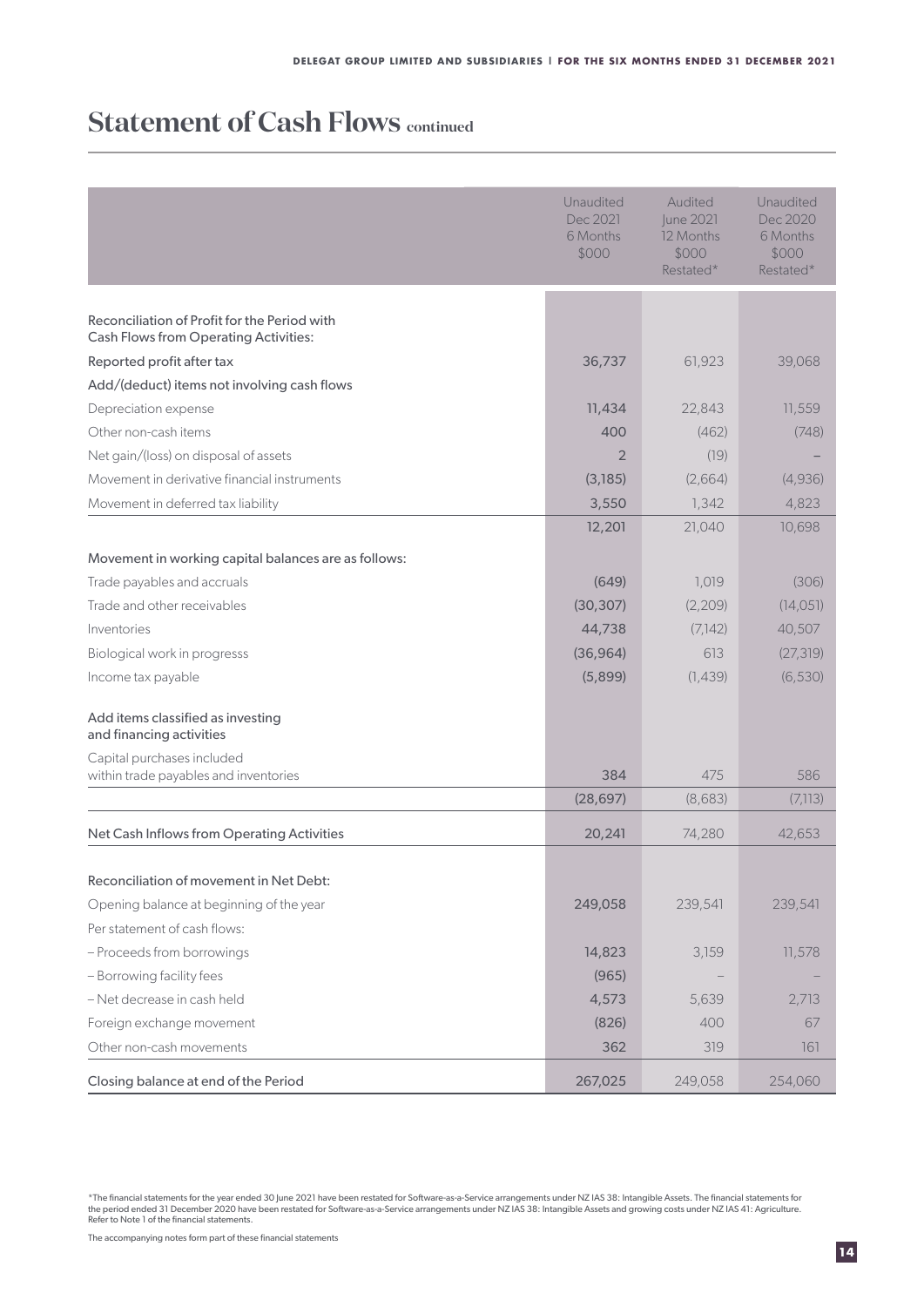### **Notes to the Financial Statements**

### **1. General Information**

#### **Reporting Entity**

The financial statements presented are those of Delegat Group Limited and its subsidiaries (the Group). Delegat Group Limited is a company limited by shares, incorporated and domiciled in New Zealand and registered under the Companies Act 1993. The Parent shares are publicly traded on the New Zealand Stock Exchange.

The financial statements for the Group for the six months ended 31 December 2021 were authorised for issue in accordance with a resolution of the Directors on 25 February 2022.

#### **Basis of Preparation**

The interim financial statements have been prepared in accordance with Generally Accepted Accounting Practice in New Zealand (NZ GAAP), the requirements of the Financial Markets Conduct Act 2013, and NZ IAS 34: Interim Financial Reporting. Accounting policies applied in these interim financial statements comply with New Zealand equivalents to International Financial Reporting Standards, and other applicable Financial Reporting Standards (NZ IFRS) as applicable to the Group as a profit-oriented entity.

The interim financial statements are presented in New Zealand Dollars, rounded to the nearest thousand. They are prepared on a historical cost basis except for derivative financial instruments and biological produce which have been measured at fair value.

The preparation of the interim financial statements in conformity with NZ IAS 34 requires the Group to make judgements, estimates and assumptions that affect the application of policies and reported amounts of assets and liabilities, income and expenses. The estimates and associated assumptions are based on historical experience and various other factors that are believed to be reasonable under the circumstances. Actual results may vary from these estimates. The estimates and underlying assumptions are reviewed on an ongoing basis. Revisions to accounting estimates are recognised in the period in which the estimates are revised if the revision affects only that period, or in the period of revision and future periods if the revision affects both current and future periods.

#### **Derivative Financial Instruments**

The Group uses derivative financial instruments such as forward currency contracts and options to economically hedge its risk associated with foreign currency and interest rate swaps to manage interest rate risk. Such financial instruments are initially recognised at fair value on the date on which a derivative contract is entered into, and are subsequently remeasured to fair value at balance date. In estimating the fair value of the derivative financial instruments the Group uses level 2 inputs of the fair value measurement hierarchy. The Group's derivative financial instruments fall into level 2 of the fair value measurement hierarchy because their fair value is determined using inputs, other than quoted prices included in level 1, that are observable for the asset or liability, either directly as prices or indirectly (derived from prices). The fair values are derived through valuation techniques that maximise the use of observable market data where it is available and rely as little as possible on entity specific estimates.

#### **Changes in Accounting Policies**

The accounting policies adopted are consistent with those of the previous financial year, with the exception of growing costs and Software-as-a-Service arrangements as detailed below. Refer to the published financial statements for the year ended 30 June 2021 for a complete listing of the Group accounting policies.

#### **Growing Costs**

An adjustment has been made to restate the 2020 comparatives to align the accounting treatment for growing costs. Previously a distinction was made between where the Group maintains beneficial ownership in bearer plants and where the Group is not the beneficial owner of bearer plants. All vineyard costs that are incurred subsequent to harvest up to balance sheet date are now treated consistently and are carried forward in the Statement of Financial Position and included in the subsequent year's fair value adjustment at point of harvest.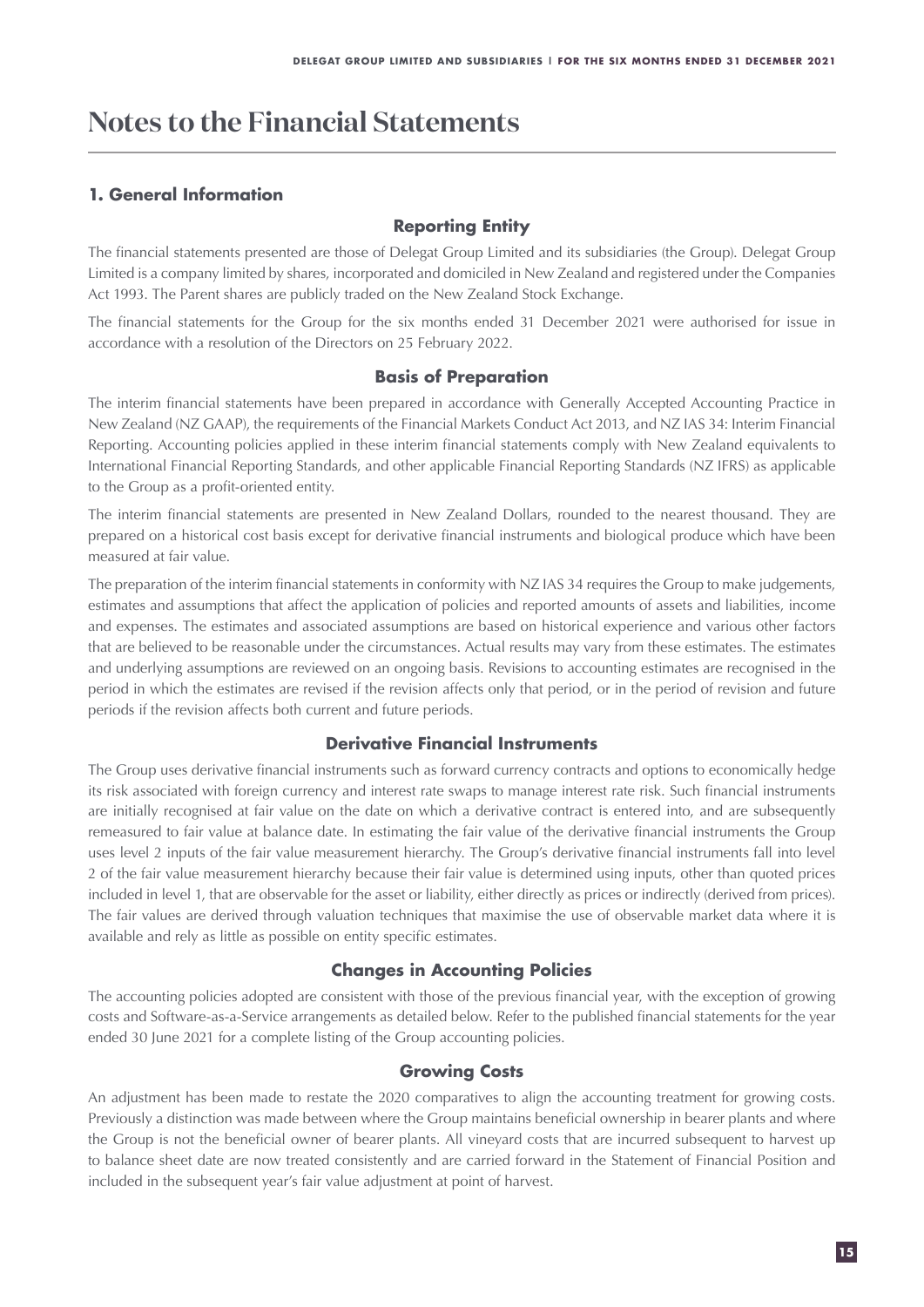#### **1. General Information (continued)**

#### **Software-as-a-Service Arrangements**

The Group accounting policy on intangible software has been changed subsequent to an agenda decision published by the IFRS Interpretations Committee in April 2021, for the configuration and customisation costs incurred in relation to Software-as-a-Service (SaaS) arrangements. SaaS arrangements are those in which the Group does not currently control the underlying software used in the arrangement, but pays a fee in exchange for a right to receive access to a supplier's application software for a specified term.

Under the new Group accounting policy, costs incurred to configure or customise SaaS arrangements are recognised as a separate intangible software asset when they meet the definition of and recognition criteria for, an intangible asset. These costs are recognised as intangible software assets and amortised over their useful lives on a straight-line basis. If costs do not meet the recognition criteria, they are expensed as incurred.

The Group has applied the change in accounting policy retrospectively, with the impact shown in the table below.

|                                                                   | Audited<br>Previously<br>Reported<br>June 2021<br>12 Months | Unaudited<br>SaaS<br>Adjustment | Audited<br>Restated<br>June 2021<br>12 Months | Unaudited<br>Previously<br>Reported<br>Dec 2020<br>6 Months | Audited<br>Growing<br>Cost<br>Adjustment | Unaudited<br>SaaS<br>Adjustment | Unaudited<br>Restated<br>Dec 2020<br>6 Months |
|-------------------------------------------------------------------|-------------------------------------------------------------|---------------------------------|-----------------------------------------------|-------------------------------------------------------------|------------------------------------------|---------------------------------|-----------------------------------------------|
|                                                                   | \$000                                                       | \$000                           | \$000                                         | \$000                                                       | \$000                                    | \$000                           | \$000                                         |
| Statement of<br><b>Financial Performance</b>                      |                                                             |                                 |                                               |                                                             |                                          |                                 |                                               |
| Profit before finance costs                                       | 95,311                                                      | (341)                           | 94,970                                        | 59,089                                                      |                                          | (228)                           | 58,861                                        |
| Income tax expense                                                | 23,365                                                      | (95)                            | 23,270                                        | 14,960                                                      |                                          | (64)                            | 14,896                                        |
| - Basic and fully diluted earnings<br>per share (cents per share) | 61.47                                                       | (0.24)                          | 61.23                                         | 38.79                                                       |                                          | (0.16)                          | 38.63                                         |
| <b>Statement of Financial Position</b>                            |                                                             |                                 |                                               |                                                             |                                          |                                 |                                               |
| Retained earnings                                                 | 408,247                                                     | (572)                           | 407,675                                       | 379,384                                                     | 5,926                                    | (490)                           | 384,820                                       |
| Deferred tax liability                                            | 31,872                                                      | (222)                           | 31,650                                        | 33,343                                                      | 1,979                                    | (191)                           | 35,131                                        |
| Inventories                                                       | 159,982                                                     |                                 | 159,982                                       | 144,440                                                     | (32,107)                                 |                                 | 112,333                                       |
| Biological work in progress                                       | 12,080                                                      |                                 | 12,080                                        |                                                             | 40,012                                   |                                 | 40,012                                        |
| Property, plant and equipment                                     | 582,143                                                     | (1, 987)                        | 580,156                                       | 565,648                                                     |                                          | (2,008)                         | 563,640                                       |
| Intangible assets                                                 | 5,849                                                       | 1,193                           | 7,042                                         | 5,487                                                       |                                          | 1,327                           | 6,814                                         |
| <b>Statement of Cash Flows</b>                                    |                                                             |                                 |                                               |                                                             |                                          |                                 |                                               |
| Payments to suppliers                                             |                                                             |                                 |                                               |                                                             |                                          |                                 |                                               |
| and employees                                                     | 193,767                                                     | 442                             | 194,209                                       | 96,976                                                      |                                          | 246                             | 97,222                                        |
| Purchase of property,                                             |                                                             |                                 |                                               |                                                             |                                          |                                 |                                               |
| plant and equipment                                               | 60,375                                                      | (559)                           | 59,816                                        | 36,304                                                      |                                          | (246)                           | 36,058                                        |
| Purchase of intangible assets                                     | 494                                                         | 117                             | 611                                           | 494                                                         |                                          |                                 | 494                                           |
| Reconciliation of Profit for<br>the Year with Cash Flows          |                                                             |                                 |                                               |                                                             |                                          |                                 |                                               |
| from Operating Activities                                         |                                                             |                                 |                                               |                                                             |                                          |                                 |                                               |
| Reported profit after tax                                         | 62,169                                                      | (246)                           | 61,923                                        | 39,232                                                      |                                          | (164)                           | 39,068                                        |
| Depreciation expense                                              | 22,998                                                      | (155)                           | 22,843                                        | 11,631                                                      |                                          | (72)                            | 11,559                                        |
| Other non-cash items                                              | (516)                                                       | 54                              | (462)                                         | (802)                                                       |                                          | 54                              | (748)                                         |
| Movement in deferred tax liability                                | 1,437                                                       | (95)                            | 1,342                                         | 4,887                                                       |                                          | (64)                            | 4,823                                         |
| Inventories                                                       | (7,142)                                                     |                                 | (7,142)                                       | 13,188                                                      | 27,319                                   |                                 | 40,507                                        |
| Biological work in progress                                       | 613                                                         |                                 | 613                                           |                                                             | (27, 319)                                |                                 | (27, 319)                                     |

Retained earnings as at 1 July 2020 decreased by \$326,000 as a result of SaaS arrangements.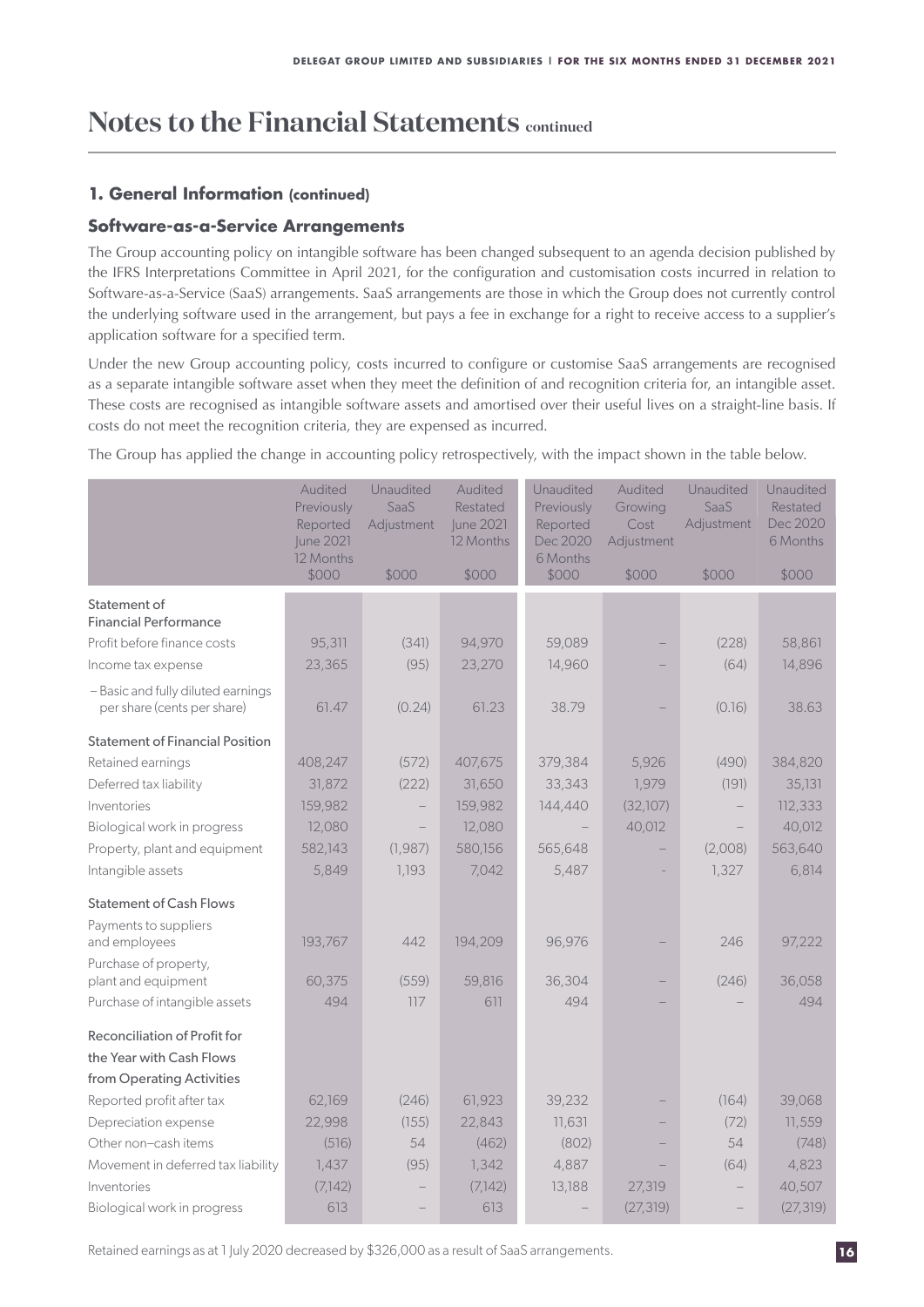#### **2. Segmental Reporting**

The Group reviews its operational performance based upon the management and the geographic areas in which their customers are based. Financial information which is available to management in order to assess segment performance and investment opportunities is presented on the same basis. In accordance with NZ IFRS 8: Operating Segments this forms the basis of presentation for Segment Reporting and is the format adopted below:

Delegat Limited (Delegat) is party to vineyard leases and has interests in freehold land and winery infrastructure which allows the company to grow, harvest and make finished wine to be marketed, distributed and sold into the Super Premium wine markets. Delegat sells and markets its product through a combination of subsidiary companies based overseas or to customers and distributors directly in the New Zealand, Canadian, Asian and Pacific Island markets. Delegat Australia Pty Limited, Delegat Europe Limited and Delegat USA, Inc. act as distributors and assist in the marketing of product in their respective geographic regions. Wines are sold all year round to all regions and the Group considers there is no significant variation in revenues throughout the year.

The Group implements appropriate transfer pricing regimes within the operating segments on an arm's length basis in a manner similar to transactions with third parties.

Management monitors the operating results of its business units separately for the purpose of making resource allocations and performance assessments. Segment performance is evaluated based on operating profit or loss, which may be measured differently from operating profit or loss in the consolidated financial statements as segment reporting is based upon internal management reports. The main differences are a result of some deferred tax balances being recognised upon consolidation not being allocated to individual subsidiaries. Also intercompany stock margin eliminations are managed on a group basis and are not allocated to operating segments.

| For the 6 months<br>ended<br>31 December 2021          | Delegat<br>Limited | Delegat<br>Australia<br>Pty Ltd | Delegat<br>Europe<br>Limited | Delegat<br>USA, Inc. | Other<br>Segments <sup>10</sup> | Eliminations<br>and<br>Adjustments <sup>11</sup> 31 December | 6 months<br>ended<br>2021 |
|--------------------------------------------------------|--------------------|---------------------------------|------------------------------|----------------------|---------------------------------|--------------------------------------------------------------|---------------------------|
|                                                        | \$000              | \$000                           | \$000                        | \$000                | \$000                           | \$000                                                        | \$000                     |
| Operating income                                       |                    |                                 |                              |                      |                                 |                                                              |                           |
| External sales <sup>2,8</sup>                          | 40,920             | 33,841                          | 58,427                       | 86,858               | 3,632                           | (45,709)                                                     | 177,969                   |
| Internal sales                                         | 180,735            |                                 |                              |                      | 3,381                           | (184, 116)                                                   |                           |
| Unrealised foreign<br>exchange gains/(losses)          | 865                |                                 | 144                          |                      |                                 | (299)                                                        | 710                       |
| Fair value gain on<br>derivative financial instruments | 3,184              |                                 |                              |                      |                                 |                                                              | 3,184                     |
| Dividend revenue                                       |                    |                                 |                              |                      | 1,059                           | (1,042)                                                      | 18                        |
| Interest revenue                                       |                    |                                 |                              |                      | 3                               |                                                              | 3                         |
| Total segment revenues <sup>1</sup>                    | 225,705            | 33,841                          | 58,571                       | 86,858               | 8,075                           | (231,166)                                                    | 181,884                   |
| <b>Operating expenses</b>                              |                    |                                 |                              |                      |                                 |                                                              |                           |
| Interest expense <sup>3</sup>                          | 4,689              | 16                              | 5                            | 31                   | 382                             |                                                              | 5,123                     |
| Depreciation <sup>4</sup>                              | 9,935              | 285                             | 69                           | 243                  | 902                             |                                                              | 11,434                    |
| Income tax expense <sup>5</sup>                        | 15,410             | 301                             | 499                          | 525                  | (27)                            | (2,827)                                                      | 13,881                    |
| Segment profit/(loss)                                  | 39,496             | 698                             | 2,125                        | 1,615                | 1,115                           | (8, 312)                                                     | 36,737                    |
| Assets                                                 |                    |                                 |                              |                      |                                 |                                                              |                           |
| Segment assets <sup>6</sup>                            | 859,594            | 17,684                          | 42,961                       | 27,540               | 77,267                          | (116, 508)                                                   | 908,538                   |
| Capital expenditure <sup>7</sup>                       | 15,384             |                                 |                              | 6                    | 221                             |                                                              | 15,611                    |
| <b>Segment liabilities</b>                             | 397,330            | 11,930                          | 30,177                       | 8,665                | 55,187                          | (65, 441)                                                    | 437,848                   |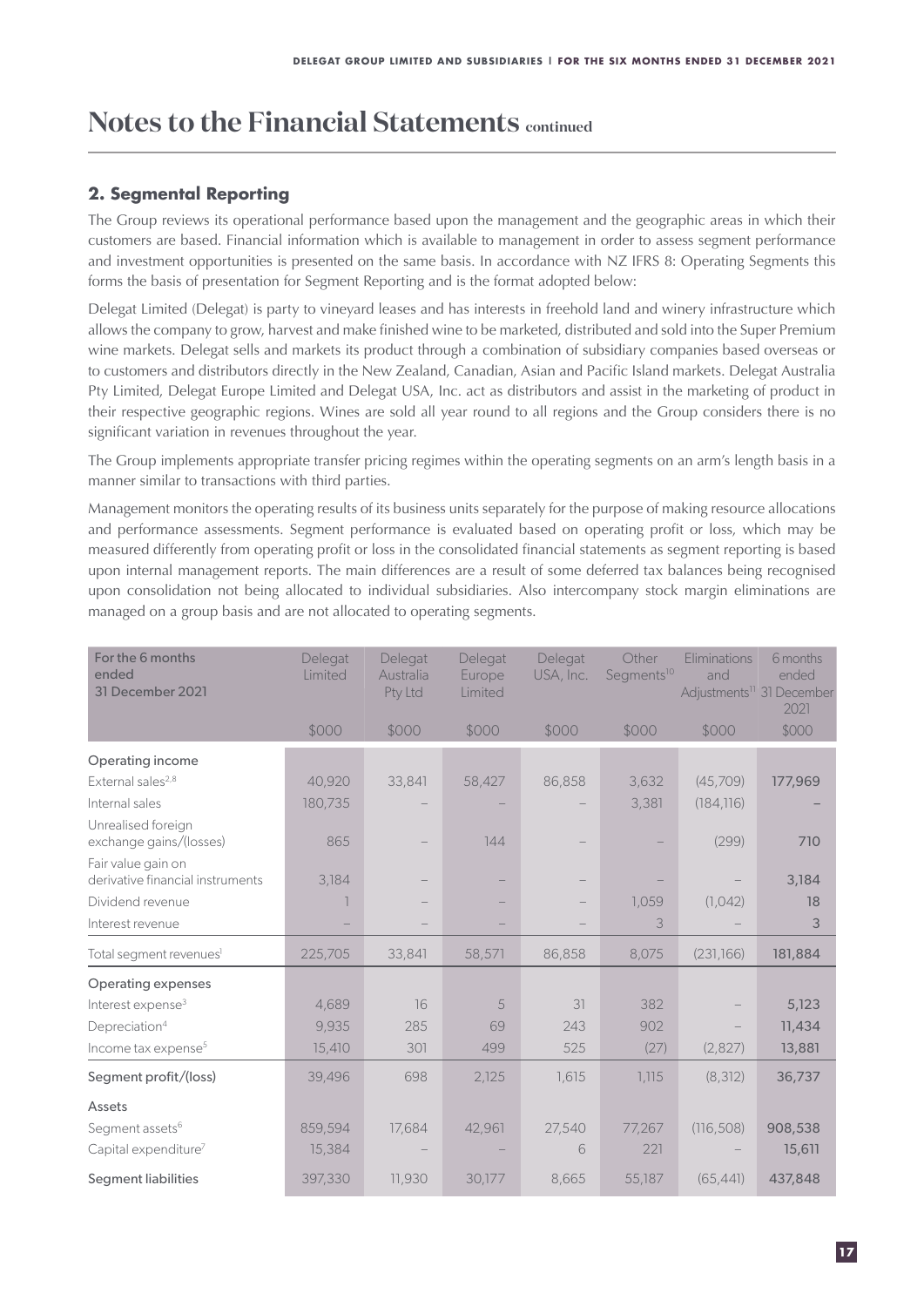#### **2. Segmental Reporting (continued)**

| For the 6 months<br>ended<br>31 December 2020<br>Restated* | Delegat<br>Limited | Delegat<br>Australia<br>Pty Ltd | Delegat<br>Europe<br>Limited | Delegat<br>USA, Inc. | Other<br>Segments <sup>10</sup> | Eliminations<br>and | 6 months<br>ended<br>Adjustments <sup>11</sup> 31 December<br>2020 |
|------------------------------------------------------------|--------------------|---------------------------------|------------------------------|----------------------|---------------------------------|---------------------|--------------------------------------------------------------------|
|                                                            | \$000              | \$000                           | \$000                        | \$000                | \$000                           | \$000               | \$000                                                              |
| Operating income                                           |                    |                                 |                              |                      |                                 |                     |                                                                    |
| External sales <sup>2,9</sup>                              | 38,928             | 30,157                          | 60,914                       | 80,936               | 5,381                           | (44, 253)           | 172,063                                                            |
| Internal sales                                             | 153,126            |                                 |                              |                      | 1,698                           | (154, 824)          |                                                                    |
| Unrealised foreign<br>exchange gains/(losses)              | 423                |                                 | 51                           |                      | (7)                             | 199                 | 666                                                                |
| Fair value gain on<br>derivative financial instruments     | 4,936              |                                 |                              |                      |                                 |                     | 4,936                                                              |
| Dividend revenue                                           | 3,843              |                                 |                              |                      | 10,552                          | (14, 377)           | 18                                                                 |
| Interest revenue                                           |                    |                                 |                              |                      |                                 |                     |                                                                    |
| Total segment revenues <sup>1</sup>                        | 201,256            | 30,157                          | 60,965                       | 80,936               | 17,625                          | (213, 255)          | 177,684                                                            |
| Operating expenses                                         |                    |                                 |                              |                      |                                 |                     |                                                                    |
| Interest expense <sup>3</sup>                              | 4,453              | 24                              | $\overline{1}$               | 42                   | 377                             |                     | 4,897                                                              |
| Depreciation <sup>4</sup>                                  | 9,955              | 302                             | 90                           | 255                  | 957                             |                     | 11,559                                                             |
| Income tax expense <sup>5</sup>                            | 13,145             | 267                             | 519                          | 481                  | 83                              | 401                 | 14,896                                                             |
| Segment profit                                             | 37,260             | 614                             | 2,224                        | 1,501                | 10,815                          | (13, 346)           | 39,068                                                             |
| Assets                                                     |                    |                                 |                              |                      |                                 |                     |                                                                    |
| Segment assets <sup>6</sup>                                | 812,125            | 19,550                          | 26,668                       | 34,142               | 79,840                          | (102, 306)          | 870,019                                                            |
| Capital expenditure <sup>7</sup>                           | 36,508             | 15                              |                              |                      | 372                             |                     | 36,895                                                             |
| <b>Segment liabilities</b>                                 | 408,390            | 13,899                          | 17,785                       | 18,966               | 39,647                          | (58, 496)           | 440,191                                                            |

1. Intersegment revenues are eliminated on consolidation. Intercompany profit margins are also eliminated.

2. External sales revenue includes various payments to customers for volume discounts, rebates and other promotional support. For volume discounts, rebates and other promotional support not invoiced at 30 June 2021 the Group recognised accruals of \$18,105,000 (30 June 2020: \$22,390,000). During the six months ended 31 December 2021 \$188,000 of these accruals have been released (December 2020: \$572,000).

3. Interest expense is net of any interest capitalised to long term assets and inventory. During the period \$745,000 (December 2020:\$688,000) was capitalised to long term assets. During the period \$2,614,000 (December 2020: \$2,619,000) was capitalised to inventory.

4. Depreciation expense presented above is gross of \$9,624,000 (December 2020: \$9,467,000), which has been included within inventory.

5. Segment income tax expense does not include the deferred tax impacts of temporary differences arising from intercompany stock margin eliminations or fair value adjustments resulting from the purchase of subsidiary companies as these are managed on a group level.

- 6. Segment assets include the value of investments and loan balances for subsidiaries which reside in Delegat Limited however do not include the effects of stock margin eliminations for stock on hand in subsidiaries.
- 7. Capital expenditure consists of additions of property, plant and equipment inclusive of capitalised interest. Capital expenditure is included within each of the reported segment assets noted above.

8. For the six months ended 31 December 2021 Delegat USA, Inc. had a single customer which comprised 10% or more of Group sales amounting to \$40,114,000.

- 9. For the six months ended 31 December 2020 Delegat USA, Inc. had a single customer which comprised 10% or more of Group sales amounting to \$40,171,000.
- 10. Other segments' assets include non-current assets of Barossa Valley Estate Pty Limited of \$46,583,000 (December 2020: \$47,730,000) which are located in Australia.
- 11. The eliminations and adjustments of segment profit, assets and liabilities relate to intercompany transactions and balances which are eliminated on consolidation.

\*The financial statements for the year ended 30 June 2021 have been restated for Software as a Service arrangements under NZ IAS 38: Intangible Assets. The financial statements for<br>the period ended 31 December 2020 have be Refer to Note 1 of the financial statements.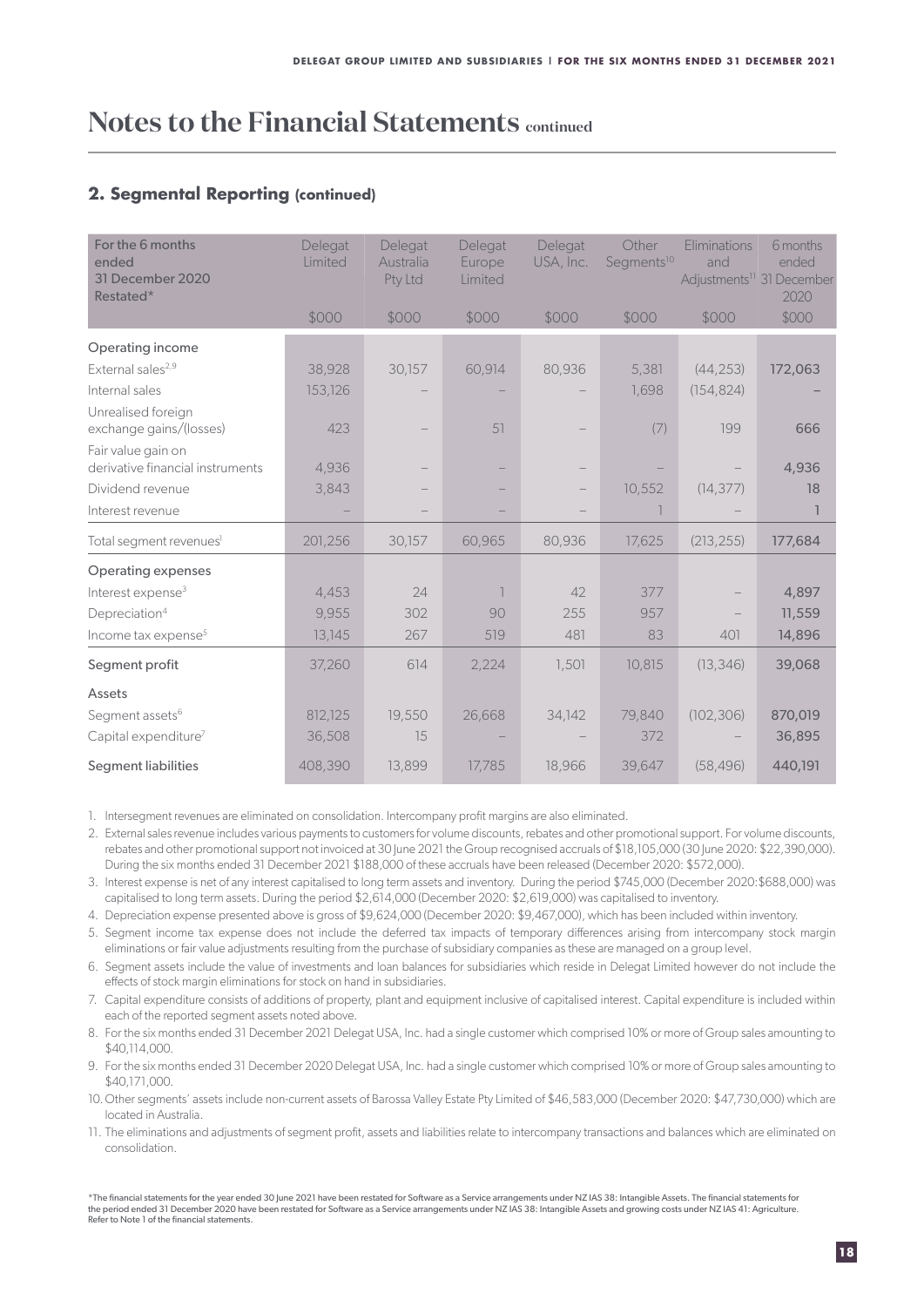#### **3. Expenses**

Expenses by function have been categorised as follows:

|                                           | Unaudited<br>Dec 2021<br>6 Months<br>\$000 | Audited<br>June 2021<br>12 Months<br>\$000<br>Restated* | Unaudited<br>Dec 2020<br>6 Months<br>\$000<br>Restated* |
|-------------------------------------------|--------------------------------------------|---------------------------------------------------------|---------------------------------------------------------|
|                                           |                                            |                                                         |                                                         |
| Cost of sales                             | 98,996                                     | 159,118                                                 | 92,291                                                  |
| Selling, marketing and promotion expenses | 19,123                                     | 36,016                                                  | 18,976                                                  |
| Corporate governance expenses             | 436                                        | 991                                                     | 480                                                     |
| Administration expenses                   | 7,588                                      | 14,281                                                  | 7,076                                                   |

#### **4. Acquisition and Disposal of Assets**

During the six months ended 31 December 2021 the Group incurred total capital expenditure of \$15,611,000 (31 December 2020: \$36,895,000). During the six months ended 31 December 2021 the Group disposed of property, plant and equipment with a net book value of \$55,000 (31 December 2020: \$44,000).

#### **5. Capital Commitments**

The estimated capital expenditure contracted for at 31 December 2021 but not provided for is \$28,941,000 (31 December 2020: \$21,516,000).

\*The financial statements for the year ended 30 June 2021 have been restated for Software as a Service arrangements under NZ IAS 38: Intangible Assets. The financial statements for<br>the period ended 31 December 2020 have be Refer to Note 1 of the financial statements.